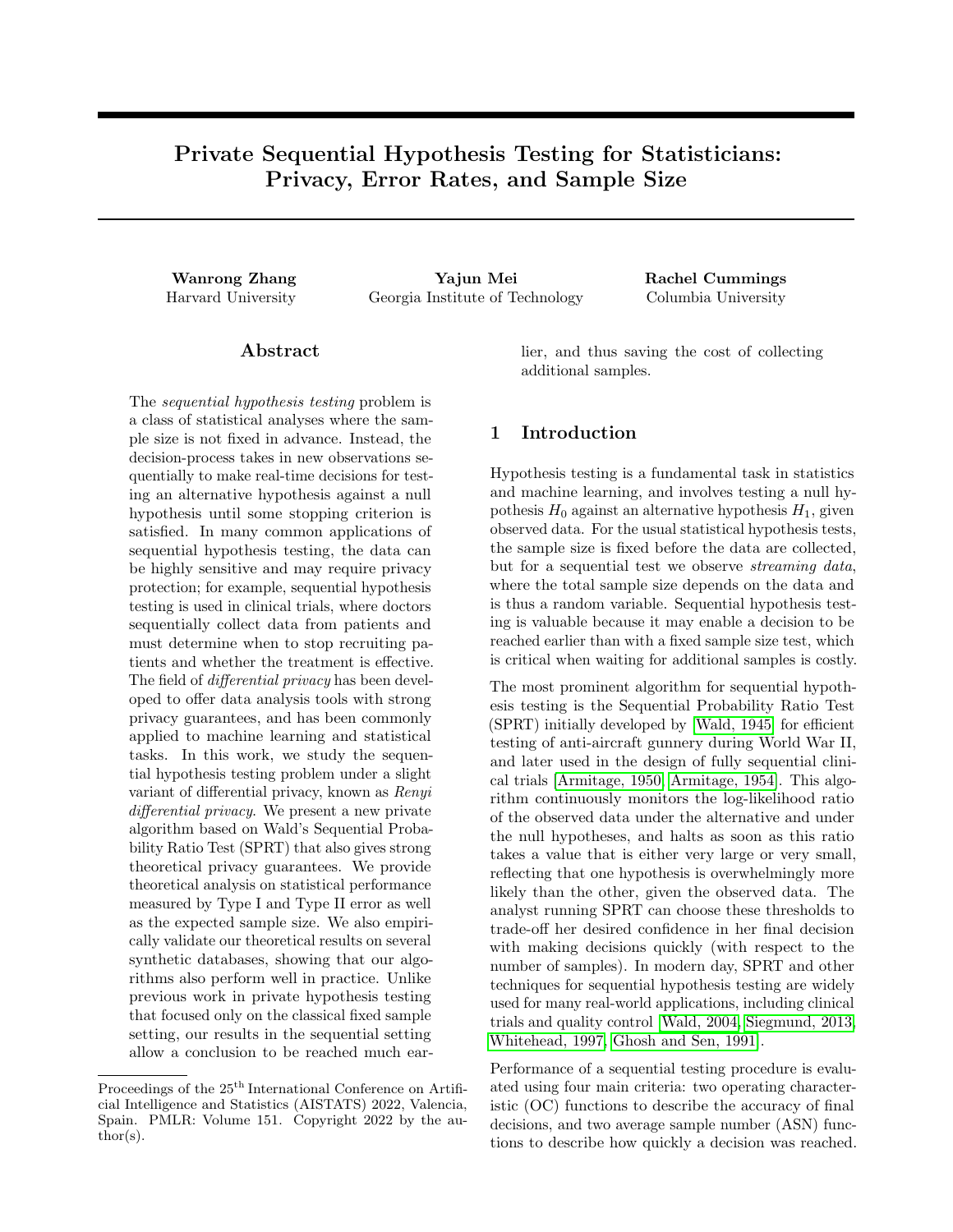The two OC criteria are the probability of Type I error, Pr[reject  $H_0$  | $H_0$ ], and the probability of Type II error, Pr[accept  $H_0$  |H<sub>1</sub>]. Since the number of observations  $T$  is a random variable, the two ASN functions are the expected sample size under the null and alternative hypotheses,  $\mathbb{E}_{H_0}[T]$  and  $\mathbb{E}_{H_1}[T]$ , respectively. [\[Wald and Wolfowitz, 1948\]](#page-10-4) showed that the sequential probability ratio test (SPRT) is the optimal test of testing a simple null  $H_0$  against a simple alternative  $H_1$  when observations are assumed to be sampled i.i.d., where optimality is defined as simultaneously minimizing both  $\mathbb{E}_{H_0}[T]$  and  $\mathbb{E}_{H_1}[T]$  subject to constraints on Type I and Type II error probabilities.

In modern applications of sequential hypothesis test $ing$  — for example to medical clinical trials — privacy also becomes another crucial performance criterion, as the data and decisions can be highly sensitive. The field of *differential privacy* [\[Dwork et al., 2006\]](#page-9-3) has emerged as the gold standard in private data analysis by providing algorithms with strong worstcase privacy guarantees. It is a parameterized privacy notion, where the privacy parameter  $\epsilon$  allows for a smooth tradeoff between accuracy of the analysis and privacy to the individuals in the database. Informally, an algorithm is  $\epsilon$ -differentially private if it ensures that any particular output of the algorithm is at most  $e^{\epsilon}$  more likely when a single user's data are changed. In recent years, tools for differentially private data analysis have been deployed in practice by major organizations such as Google [\[Erlingsson et al., 2014\]](#page-9-4), Apple [\[Differential Privacy Team, Apple, 2017\]](#page-9-5), Microsoft [\[Ding et al., 2017\]](#page-9-6), and the U.S. Census Bureau [\[Dajani et al., 2017\]](#page-9-7).

In this work, we provide the first differentially private algorithm for the sequential hypothesis testing problem with theoretical guarantees on the Type I and Type II error, and the expected sample size. By focusing on the metrics most relevant to the field of statistics and its practitioners, our work may be more readily deployed in practice. One real-world application of our results is the design of statistically valid sequential experiments and clinical trials before data are collected or observed. Typically when designing sequential experiments, a scientist must develop and pre-register a well-justified protocol for making final decisions under all possible data outcomes, and no further adjustments to the protocol can be made once data collection has begun. Fully sequential design of clinical trials, as suggested by [\[Armitage, 1950,](#page-9-0) [Armitage, 1954\]](#page-9-1), where evaluation occurs after each new patient outcome was not always possible for statistical or practical reasons – e.g., it is difficult to convene a data and safety monitoring committee after each observation. With recent advancements in statistics and computing, it has become feasible to continuously monitor and evaluate every patient [\[Whitehead, 1997\]](#page-10-3). Modern examples of fully sequential trials include the "MADIT" clinical trial to evaluate the effect of an implanted defibrillator [\[DeMets, 1998\]](#page-9-8) and a COVID-19 therapeutics trial intended to speed up the decision process [\[Harrell, 2020\]](#page-9-9). Fully sequential trials risk leaking patient's sensitive information, especially for patients with data collected shortly before the trial is halted. Our proposed private sequential test can be used for monitoring trials where privacy protection is necessary, such as those with irreversible clinical outcomes like death or severe infectious disease. It can also balance the tradeoff between small expected sample sizes for rapid decision, controlled Type I and Type II error properties, and formal privacy protections.

## 1.1 Our contribution

In this work, we combine tools from differential privacy with classical statistical methods for sequential hypothesis testing to develop a private version of Wald's SPRT, which we call PrivSPRT.

The most natural existing tool for privatizing Wald's SPRT is a private subroutine called AboveThresh [\[Dwork et al., 2009,](#page-9-10) [Dwork and Roth, 2014\]](#page-9-11) (also known as SPARSEVECTOR). This algorithm takes in a database X and a stream of queries  $q_1, q_2, \ldots$ , and sequentially privately tests whether the numerical value of each query  $q_i$  evaluated on the database  $q_i(X)$ is above or below a pre-specified threshold. A natural first attempt at a private version of SPRT would be to instantiate AboveThresh using the SPRT test statistic as the query and using the SPRT stopping criteria as the threshold (see Section [2.1](#page-2-0) for more details). However, as we show in Section [4,](#page-7-0) the random noise internal to ABOVETHRESH that is used to guarantee privacy causes extremely poor performance in terms of the relevant OC and ASN metrics. In particular, we note that while AboveThresh was designed to provide good performance with respect to high-probability finite-sample performance guarantees that are commonly used in the computer science literature, it fails to provide good performance on the metrics that are most relevant to the statistics community, such as Type I and Type II error.

We instead build our algorithm PRIVSPRT using a generalized version of AboveThresh from [\[Zhu and Wang, 2020\]](#page-10-5) instantiated with Gaussian noise (rather than Laplace as in [\[Dwork et al., 2009\]](#page-9-10)), and we show that this modification results in good performance in terms of the OC and ASN metrics of interest. Specifically, we give bounds on the expected sample size of PrivSPRT (Theorem [8\)](#page-6-0) and the Type I and Type II error (Theorem [9\)](#page-7-1). We ana-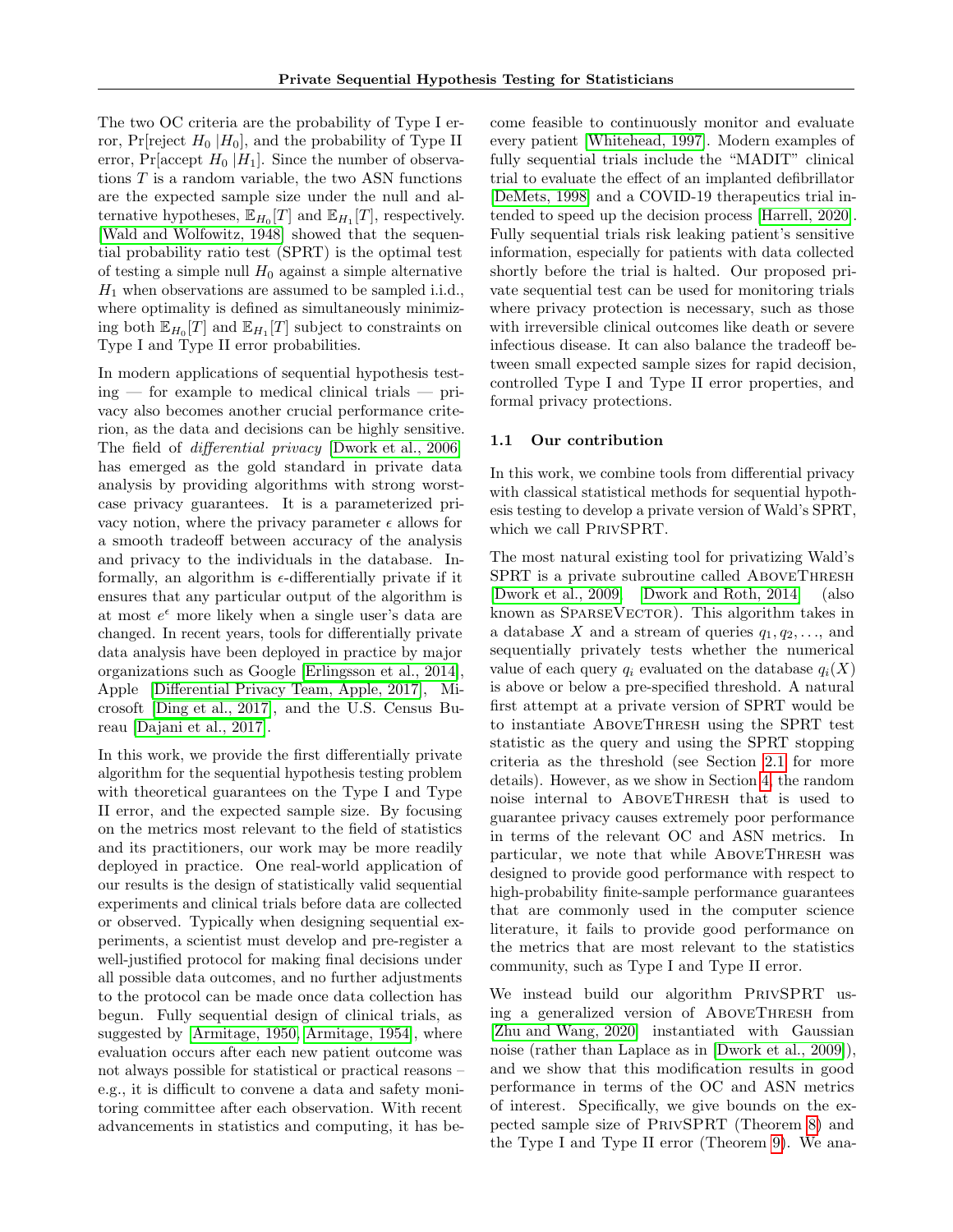lyze the privacy of PrivSPRT through a generalization of DP known as Renyi differential privacy (RDP) [\[Mironov, 2017\]](#page-10-6), which is often preferred in practice due to its tighter composition properties with Gaussian noise [\[Wang et al., 2019\]](#page-10-7). We show that PrivSPRT satisfies RDP (Theorem [7\)](#page-6-1), which also implies that is satisfies DP (Theorem [4\)](#page-3-0). Finally, we perform experiments to empirically validate our theoretical findings (Section [4\)](#page-7-0).

## 1.2 Related work

Background on non-private SPRT was presented earlier in this section, so we focus our attention here on private hypothesis testing. Private (fixed-sample-size) hypothesis testing has previously been considered in the static setting, where the analyst wishes to test a hypothesis (or family of hypothesis) at a single point in time for a fixed database [\[Gaboardi et al., 2016,](#page-9-12) [Gaboardi and Rogers, 2018,](#page-9-13) [Sheffet, 2018,](#page-10-8) [Couch et al., 2019,](#page-9-14) [Canonne et al., 2019\]](#page-9-15). Dynamic or online private sequential decision making has recently gained traction in various settings, including recent work on private sequential change-point detection [\[Cummings et al., 2018,](#page-9-16) [Cummings et al., 2020,](#page-9-17) [Zhang et al., 2021\]](#page-10-9). These works all rely on the AboveThresh/SparseVector technique to achieve privacy in sequential change-point problems, where the focus is on the privacy of parameter estimation of change-point. Our work deals with the sequential hypothesis testing problem which is essentially a classification problem, and our aim is to provide a unifying approach by showing that a generalization of this technique can be applied to solve general private sequential hypothesis testing problems for a more general class of accuracy objectives. [\[Wang et al., 2020\]](#page-10-10) considers privatization of SPRT. Their algorithm is to add Laplace noise to the thresholds to generate a noisy stopping time, and then use exponential mechanism to output the binary decision. They show that the algorithm can provide a weaker notion of privacy that is data dependent, and it will only converge to DP when the stopping time goes to  $\infty$ . In contrast, our results aim to minimize stopping time, and therefore, a direct comparison would not be applicable.

# 2 Preliminaries

This section provides the background on sequential hypothesis testing (Section [2.1\)](#page-2-0) and the differentially private tools (Section [2.2\)](#page-3-1) that will be brought to bear in our PrivSPRT algorithm.

## <span id="page-2-0"></span>2.1 Sequential hypothesis testing

A sequence X of data points,  $x_1, x_2, \dots$ , are observed sequentially, i.e., arriving one at a time. Let  $f_t(x_1, \ldots, x_t)$  denote the true joint probability density function (pdf) of the first  $t$  observations,  $(x_1, x_2, \ldots, x_t)$ . Under the simplest model where the data points are sampled i.i.d. from some distribution f, then  $f_t(x_1, \ldots, x_t) = \prod_{i=1}^t f(x_i)$ . In more general dependence models,  $f_t(x_1, \ldots, x_t)$  =  $\prod_{i=1}^t \breve{f}(x_i | x_1, \cdots, x_{i-1}).$ 

In sequential hypothesis testing problems, the analyst has two possible hypotheses on the pdfs –  $f_{0t}$  and  $f_{1t}$  – and her goal is to quickly (i.e., with as few samples as possible) and correctly test the null hypotheses  $H_0: f_t = f_{0t}$  against the alternative  $H_1: f_t = f_{1t}.$  $H_1: f_t = f_{1t}.$  $H_1: f_t = f_{1t}.$ <sup>1</sup> At each time  $t$ , the analyst must make one of the following three decisions: (1) halt collecting observations and *accept* the null hypothesis  $H_0$ , (2) halt collecting observations and *reject* the null hypothesis  $H_0$ , or (3) continue collecting observations to provide additional information.

There are four main criteria to assess the performance of sequential tests, including two operating characteristic (OC) functions and two average sample number (ASN) functions [\[Wald, 2004,](#page-10-1) [Siegmund, 2013\]](#page-10-2). The two OC functions are Type I error,  $Pr_0$ [reject  $H_0$ ] (i.e., rejecting  $H_0$  when  $H_0$  is true), and Type II error,  $Pr_1$ [accept  $H_0$ ] (i.e., accepting  $H_0$  when  $H_1$  is true), which address correct decision-making, and are well-studied in the standard classification or hypothesis testing contexts. The two ASN functions are the expected sample size under both the null and alternative hypotheses, i.e.,  $\mathbb{E}_0[T]$  and  $\mathbb{E}_1[T]$ , which ensure that decisions are made efficiently and that unnecessary costs are not incurred by collecting too many samples. In sequential hypothesis testing problems, the objective is to simultaneously minimize  $\mathbb{E}_0[T]$  and  $\mathbb{E}_1[T]$  subject to the constraints that Type I and Type II error probabilities are both small.

Wald's sequential probability ratio test (SPRT) [\[Wald, 1945\]](#page-10-0) is a celebrated optimal solution when testing a simple null  $H_0$ , where the joint distribution is completely specified, against a simple alternative  $H_1$  under the simplest i.i.d. model, where the data are independent and identically distributed. The idea behind SPRT is straightforward: the analyst continues to collect observations until she has enough evidence to confidently decide whether  $H_0$ or  $H_1$  is true, as measured by the cumulative log-

<span id="page-2-1"></span><sup>&</sup>lt;sup>1</sup>For simplicity in the remainder of this paper, we will abuse notation to use the subscripts 0 and 1 to indicate probability with respect to the distributions given in  $H_0$ and  $H_1$ , respectively.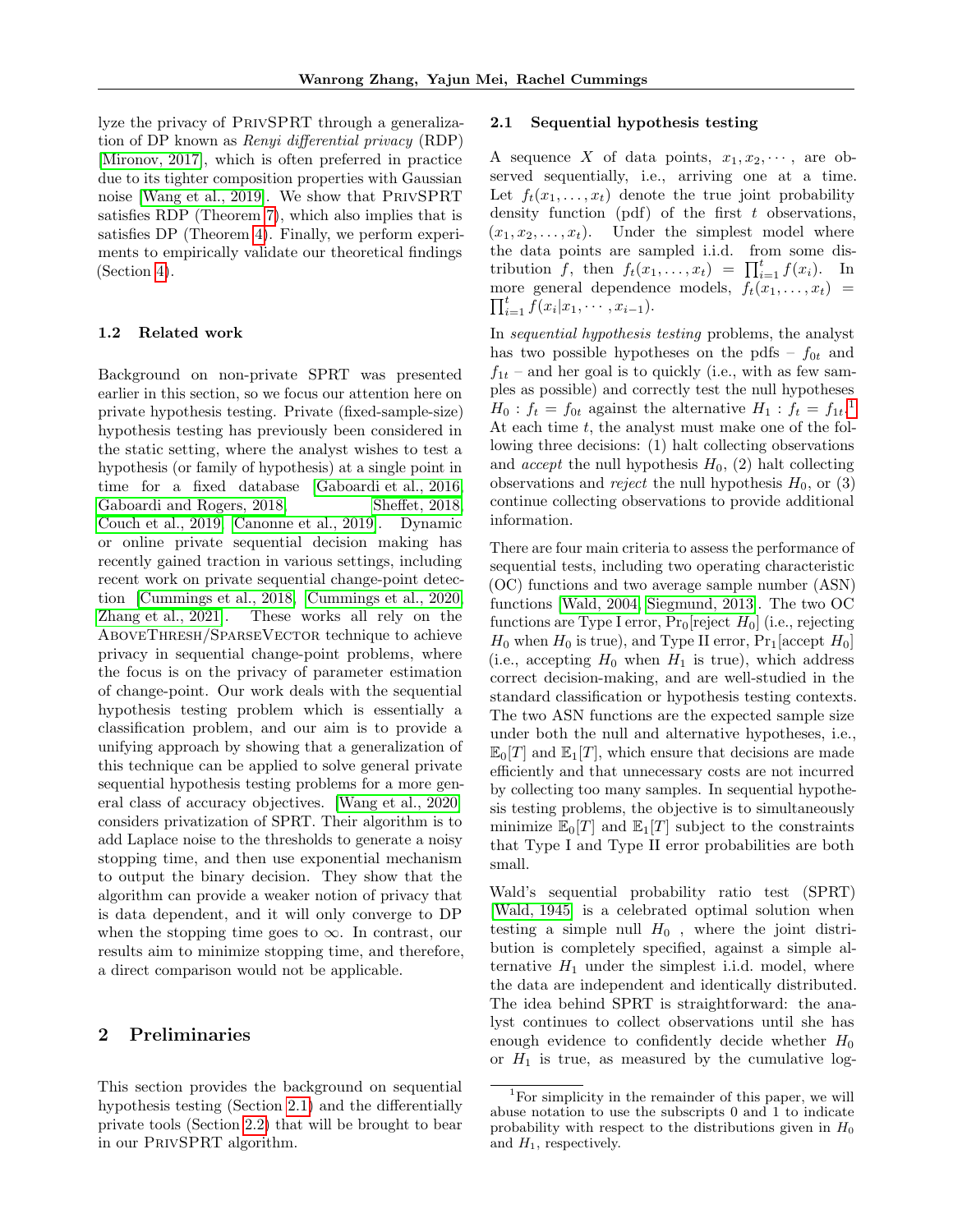likelihood ratio statistic being either too large or too small. Mathematically, at each time  $t$ , the analyst calculates the cumulative log-likelihood ratio statistic:  $\ell_t = \log \frac{f_{1t}(x_1,...,x_t)}{f_{0t}(x_1,...,x_t)}$ . Under the i.i.d. model, this test statistic becomes:  $\ell_t = \sum_{i=1}^t \log \frac{f_1(x_i)}{f_0(x_i)}$ . Moreover, the analyst chooses two positive constants  $a, b$ , and runs the SPRT test until the following stopping time is reached:  $T = \min\{t \geq 1 : \ell_t \notin (-a, b)\}.$  After reaching the stopping criterion, a statistical decision is made based on the following rule:

$$
\begin{aligned}\n\text{Reject } H_0 & \text{if } \ell_T \ge b, \\
\text{Accept } H_0 & \text{if } \ell_T \le -a.\n\end{aligned}
$$

Intuitively, the set  $(-a, b)$  is the range of test statistics where the analyst is uncertain between  $H_0$  and  $H_1$ . If the test statistic ever falls outside of this range, then the analyst can have high confidence about one of the hypotheses being true. Under the i.i.d. model, the SPRT is exactly optimal in the sense of minimizing both expected sample sizes,  $\mathbb{E}_0[T]$  and  $\mathbb{E}_1[T]$ , simultaneously, among all other (sequential or fixedsample size) tests whose Type I and Type II error probabilities are same as (or smaller than) those of the SPRT [\[Wald and Wolfowitz, 1948\]](#page-10-4). Below we denote  $x(a) \approx y(a)$  if  $x(a)/y(a) \to 1$  if  $a \to \infty$  (or if  $a \to 0$ ). Theorem 1 (Error Rates [\[Wald, 1945\]](#page-10-0)). The approx-

*imation of Type I error of SPRT is*  $Pr_0[\ell_T \geq b] \approx$  $1-exp(-a)$  $\frac{1-exp(-a)}{\exp(b) - exp(-a)}$ , and the approximation of the Type II error of SPRT is  $Pr_1[\ell_T \leq -a] \approx \exp(-a) \frac{\exp(b)-1}{\exp(b)-\exp(b)}$  $\frac{\exp(\theta)-1}{\exp(b)-\exp(-a)}$ .

The additional assumption that the observations  $x_t$  are independent and identically distributed is required to give the expected sample size.

Theorem 2 (Expected Sample Size [\[Wald, 1945\]](#page-10-0)). When  $x_1, x_2, \ldots$  are sampled i.i.d., SPRT has expected samples sizes:

$$
\mathbb{E}_1[T] \approx \frac{-a \exp(-a)(\exp(b) - 1) + b \exp(b)(1 - \exp(-a))}{D_{KL}(f_1||f_0)(\exp(b) - \exp(-a))},
$$
(1)

$$
\mathbb{E}_0[T] \approx \frac{-a(\exp(b) - 1) + b(1 - \exp(-a))}{-D_{KL}(f_0||f_1)(\exp(b) - \exp(-a))}.
$$
 (1)

<span id="page-3-1"></span>2.2 Differential privacy

Differential privacy is a statistical notion of database privacy, which ensures that the output of an algorithm will still have approximately the same distribution is a single data entry were to be changed. Differential privacy considers a general database space D. If databases are real-valued and contain a fixed number n of entries, then  $\mathcal{D} = \mathbb{R}^n$ ; in our sequential hypothesis testing setting, our database will be of a random size so  $\mathcal{D} = \mathbb{R}^*$ . Two databases  $X, X' \in \mathcal{D}$  are said to be neighboring if they differ in at most one entry.

**Definition** 1 (Differential Privacy [\[Dwork et al., 2006\]](#page-9-3)). A randomized algorithm  $\mathcal{M}: \mathcal{D} \rightarrow \mathcal{R}$  is  $(\epsilon, \delta)$ -differentially private if for every pair of neighboring databases  $X, X' \in \mathcal{D}$ , and for every subset of possible outputs  $S \subseteq \mathcal{R}$ ,  $Pr[\mathcal{M}(X) \in \mathcal{S}] \leq \exp(\epsilon) Pr[\mathcal{M}(X') \in \mathcal{S}] + \delta.$ 

Renyi differential privacy (RDP) is a relaxation of differential privacy based on the Renyi divergence, defined as  $D_{\alpha}(P||Q) = \frac{1}{\alpha-1} \log \mathbb{E}_{Q}\left(\frac{P(x)}{Q(x)}\right)$  $\frac{P(x)}{Q(x)}\Big)^{\alpha}$ . This privacy notion requires that the distribution over outputs on two neighboring databases is close in Renyi divergence.

Definition 2 (Renyi Differential Privacy [\[Mironov, 2017\]](#page-10-6)). A randomized algorithm  $M : \mathcal{D} \to \mathcal{R}$  is  $(\alpha, \epsilon)$ -RDP with order  $\alpha \geq 1$ , if for neighboring datasets  $X, X' \in \mathcal{D}$  it holds that  $D_{\alpha}(\mathcal{M}(X)||\mathcal{M}(X')) \leq \epsilon.$ 

Renyi differential privacy is desirable for its straightforward composition, meaning that the privacy parameters degrade gracefully as additional computations are performed on the data, even when the private mechanisms are chosen adaptively. This allows us to design RDP mechanisms using simple private building blocks.

Theorem 3 (Basic RDP Composition [\[Mironov, 2017\]](#page-10-6)). Let  $\mathcal{M}_1$  :  $\mathcal{D} \to \mathcal{R}$  is  $(\alpha, \epsilon_1)$ -RDP and  $\mathcal{M}_2 : \mathcal{D} \to \mathcal{R}$  is  $(\alpha, \epsilon_2)$ -RDP, then the mechanism defined as  $(\mathcal{M}_1, \mathcal{M}_2)$  satisfies  $(\alpha, \epsilon_1 + \epsilon_2)$ -RDP.

While DP also satisfies its own variant of composition, RDP is especially amenable to composition of Gaussian noise mechanisms. We can also easily translate between the notions of RDP and DP because any  $(\alpha, \epsilon)$ -RDP mechanism is also  $(\epsilon_{\delta}, \delta)$ -differential privacy for  $\delta > 0$ , as shown below in Theorem [4.](#page-3-0) Thus when running multiple RDP mechanisms, a common approach is to first perform RDP composition across the mechanisms and then translate the RDP guarantee into one of differential privacy.

<span id="page-3-0"></span>Theorem 4 (From RDP to DP [\[Mironov, 2017\]](#page-10-6)). If M is  $(\alpha, \epsilon)$ -RDP, then it is also  $(\epsilon + \frac{\log 1/\delta}{\alpha-1})$  $\frac{\log 1/\delta}{\alpha-1}, \delta$ )differential privacy for any  $0 < \delta < 1$ .

Mechanisms for achieving both privacy notions typically add noise that scales with the sensitivity of the function being evaluated, which is the maximum change in the function's value between two neighboring databases. For a real-valued function  $q$ , this is formally defined as:  $\Delta q = \max_{X, X' \text{ neighbors}} |q(X) - q(X')|.$ 

The Gaussian mechanism with parameters  $(\epsilon, \delta, \sigma)$ takes in a function  $q$ , database  $X$ , and outputs  $q(X) + \mathcal{N}(0, \sigma^2)$ . The scale of the noise is fully specified as  $\sigma = \sqrt{2 \log(1.25/\delta)} \Delta q / \epsilon$ , given the privacy parameters  $\epsilon$  and  $\delta$  and the query sensitivity  $\Delta q$ .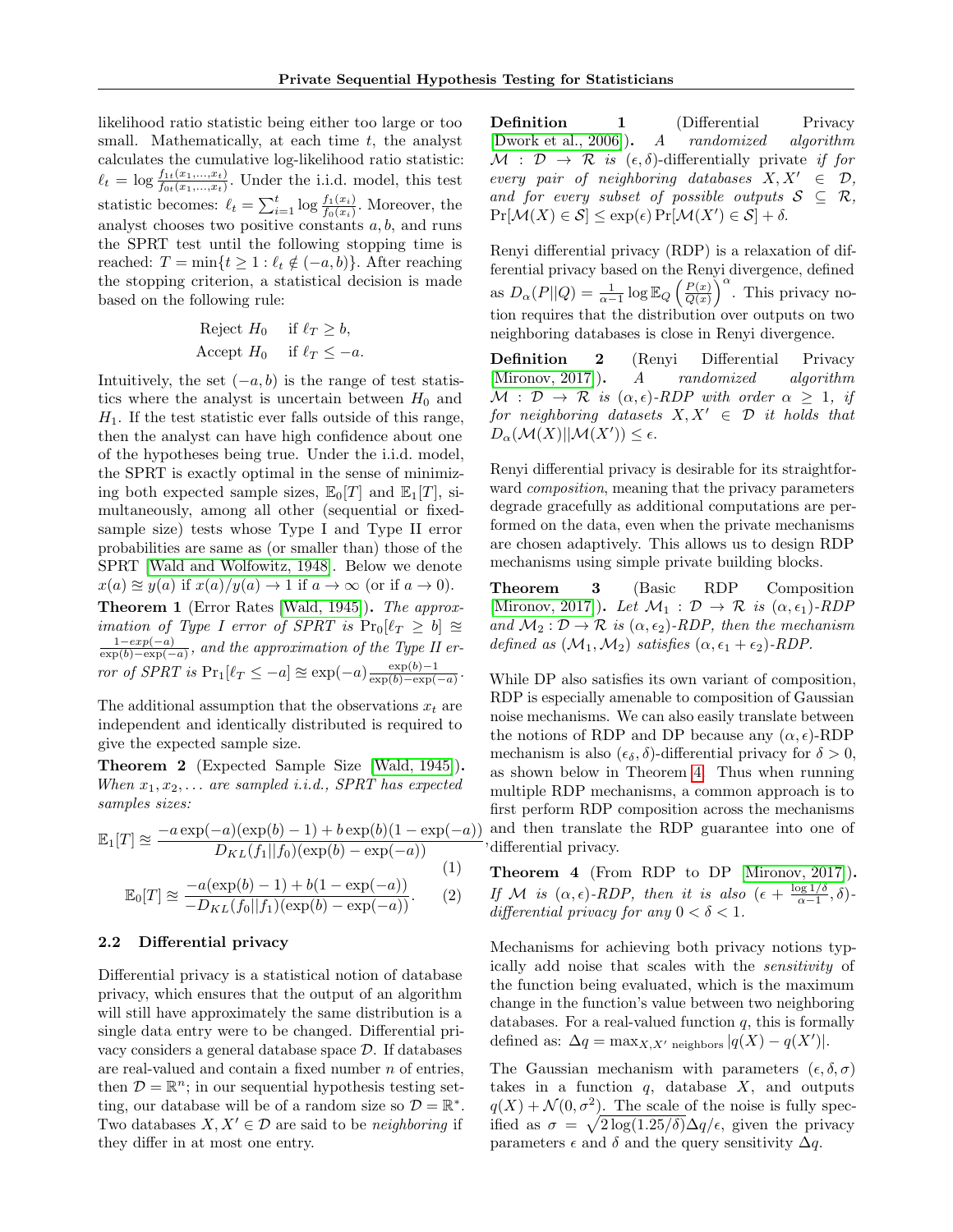Theorem 5 (Privacy of Gaussian Mechanism [\[Dwork and Roth, 2014\]](#page-9-11)). The Gaussian Mechanism with parameter  $\sigma = \sqrt{2 \log(1.25/\delta)} \Delta q / \epsilon$  is  $(\epsilon, \delta)$ differentially private.

The ABOVETHRESH algorithm [\[Dwork et al., 2009,](#page-9-10) [Dwork and Roth, 2014\]](#page-9-11) is a DP mechanism for handling a sequence of queries arriving online. It takes in a potentially unbounded stream of queries, compares the answer of each query to a fixed noisy threshold, and halts when it finds a noisy answer that exceeds the noisy threshold (denoted as  $\top$ , and otherwise  $\bot$ ), where the added noise follows the Laplace distribution. In many cases, more concentrated noise (e.g., Gaussian) is preferred, and [\[Zhu and Wang, 2020\]](#page-10-5) gives the generalized version of GenAboveThresh (presented in Algorithm [1\)](#page-4-0), using general noise-adding mechanisms  $\mathcal{M}_1$  and  $\mathcal{M}_2$ . These mechanisms can be any RDP algorithms that take in a real-valued input and produce a noisy estimate of the value. Our algorithm PrivSPRT will rely on an instantiation of GenAboveThresh using Gaussian mechanisms for differential privacy.

<span id="page-4-0"></span>Algorithm 1 Generalized Above Noisy Threshold: GENABOVETHRESH $(X, \Delta, \{q_1, q_2, \ldots\}, H, \mathcal{M}_1, \mathcal{M}_2)$ 

**Input:** database X, stream of queries  $\{q_1, q_2, \ldots\}$ each with sensitivity  $\Delta$ , threshold H, noise-adding mechanisms  $\mathcal{M}_1, \mathcal{M}_2$  that each add noise to their real-valued input. Let  $\hat{H} \sim \mathcal{M}_1(H)$ for each query  $i$  do Let  $\hat{q}_i \sim \mathcal{M}_2(q_i(X))$ if  $\hat{q}_i > H$  then Output  $a_i = \top$ Halt else Output  $a_i = \perp$ end if end for

<span id="page-4-1"></span>Theorem 6 (Privacy of GENABOVETHRESH [\[Zhu and Wang, 2020\]](#page-10-5).). Let  $\mathcal{M}_1$  be any private mechanism that satisfies  $\epsilon_1(\alpha)$ -RDP for queries with sensitivity  $\Delta$ , and  $\mathcal{M}_2$  be any private mechanism that satisfies  $\epsilon_2(\alpha)$ -RDP for queries with sensitivity 2∆. Let T be a random variable indicating the stopping time of Algorithm [1](#page-4-0) instantiated with  $(X, \Delta, \{q_1, q_2, \ldots\}, H, \mathcal{M}_1, \mathcal{M}_2)$ . Then Algorithm [1](#page-4-0) (denotes by  $\mathcal{M}$ ) satisfies

<span id="page-4-3"></span>
$$
D_{\alpha}(\mathcal{M}(X)||\mathcal{M}(X')) \le \epsilon_1(\alpha) + \epsilon_2(\alpha) + \frac{\log \sup \mathbb{E}[T|Z_1]}{\alpha - 1},
$$
\n(3)

and

<span id="page-4-4"></span>
$$
D_{\alpha}(\mathcal{M}(X)||\mathcal{M}(X')) \leq \frac{\alpha - (\gamma - 1/\gamma)}{\alpha - 1} \epsilon_1(\frac{\gamma}{\gamma - 1}\alpha) + \epsilon_2(\alpha) + \frac{\log \mathbb{E}_{Z_1}(\mathbb{E}[T|Z_1]^\gamma)}{\gamma(\alpha - 1)},\tag{4}
$$

for all  $\gamma > 1$  and  $1 < \alpha < \infty$ , where  $Z_1$  is the added noise from  $\mathcal{M}_1$ .

In the case where the expected length is bounded by  $t_{\text{max}}$ , Theorem [6](#page-4-1) implies an RDP bound of the form  $\epsilon_1(\alpha) + \epsilon_2(\alpha) + \log(1 + t_{\text{max}})/(\alpha - 1).$ 

# 3 Private Sequential Hypothesis Testing

In this section, we present our main result, which is a differentially private algorithm for the sequential hypothesis testing problem that also has small expected sample size and low Type I and Type II errors. We present our PrivSPRT algorithm in Section [3.1](#page-4-2) and the theoretical results on privacy, error rates, and sample size in Section [3.2.](#page-5-0)

#### <span id="page-4-2"></span>3.1 PrivSPRT algorithm

We present our algorithm for private sequential hypothesis testing, PrivSPRT, given formally in Algorithm [2.](#page-5-1) The algorithm is a private version of SPRT, and it uses two parallel instantiations of GenAboveThresh to ensure privacy of the statistical decision. It instantiates two Gaussian mechanims with parameters  $\sigma_1$  and  $\sigma_2$ as the noise-adding mechanisms,  $\mathcal{M}_1$  and  $\mathcal{M}_2$ , respectively. At each time  $t$ , the algorithm computes the log-likelihood ratio  $\ell_t$  for  $x_1, x_2, \ldots, x_t$ , and uses the Gaussian mechanism to add noise to the log-likelihood ratio. It then compares this noisy statistic against two pre-fixed noisy thresholds that depend on the SPRT decision thresholds  $a$  and  $b$ , and the other Gaussian mechanism with parameter  $\sigma_1$ . The stopping condition of PrivSPRT is similar to that of SPRT, only using noisy versions of the thresholds. Once the stopping condition is reached, the algorithm stops collecting additional samples and outputs its statistical decision.

It is useful to highlight that we add noises to the cumulative log-likelihood ratio statistics, will allow us to maintain the first-order statistical optimality of our proposed algorithms. Here, the first-order optimality means the expected sample sizes of our algorithms subject to the privacy constraints converge to the classical optimal non-private expected sample size results up to  $O(1)$ . Meanwhile, we should mention that one could also add noises individual log-likelihood ratio statistics to satisfy the privacy constraints, but doing so will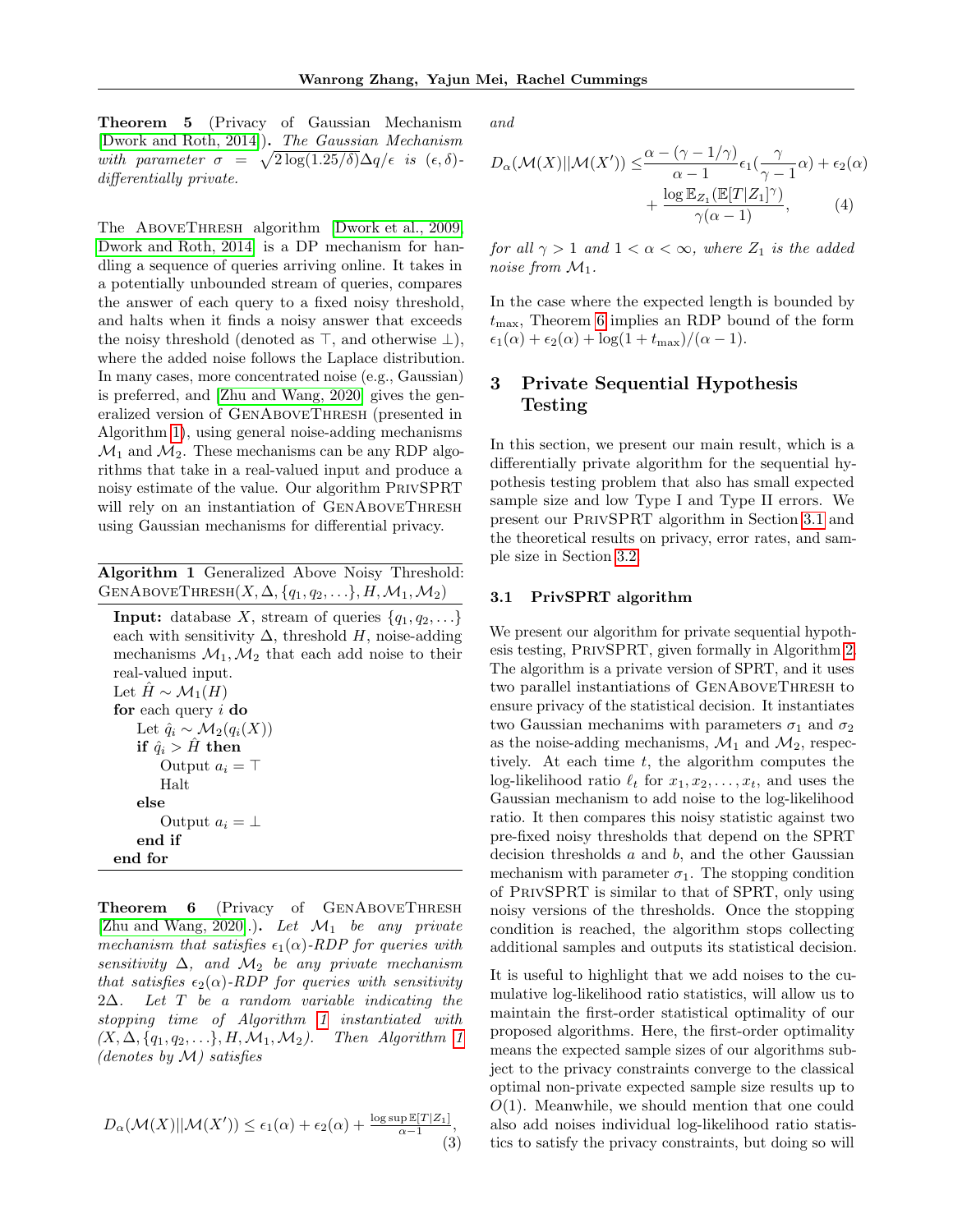severely affect the expected sample sizes, and thus yield to algorithms that are suboptimal from the statistical efficiency viewpoint.

The sensitivity of the log-likelihood ratios is defined as:  $\Delta(\ell) = \max_x \log \frac{f_1(x)}{f_0(x)} - \min_{x'} \log \frac{f_1(x')}{f_0(x')}$ . For certain distributions, including Gaussians, the sensitivity  $\Delta(\ell)$  is unbounded and therefore would require infinite noise to preserve privacy. We instead use a truncation parameter  $A > 0$  to control the sensitivity of the loglikelihood ratio calculation, and add noise proportional to the post-truncation range. We note that the idea of truncating the likelihood for privacy also appears in [\[Canonne et al., 2019\]](#page-9-15) for private simple hypotheses testing and [\[Zhang et al., 2021\]](#page-10-9) for private sequential change-point detection. The A-truncated log-likelihood ratio is

$$
\ell_t(A) = \sum_{i=1}^t [\log \frac{f_1(x_i)}{f_0(x_i)}]_{-A}^A,
$$

where the truncation operation is defined as  $[x]_{-A}^A =$  $-A$ , if  $x < -A$ ;  $A$ , if  $x > A$ ; x, otherwise.

<span id="page-5-1"></span>Algorithm 2 Private Sequential Probability Ratio Test: PrivSPRT $(X, f_1, f_2, -a, b, \sigma_1, \sigma_2, A)$ 

Input: database  $X$ , distributions  $f_0, f_1$ , SPRT thresholds  $-a, b$ , Gaussian mechanisms  $\mathcal{M}_1$  with parameter  $(\epsilon'/2, \delta, \sigma_1)$  and  $\mathcal{M}_2$  with parameters  $(\epsilon'/2, \delta, \sigma_2)$ , truncation parameter A Let  $-\hat{a} \sim \mathcal{M}_1(-a)$  and  $\hat{b} \sim \mathcal{M}_1(b)$ for each time  $t$  do Compute  $\ell_t(A) = \sum_{i=1}^t \left[ \log \frac{f_1(x_i)}{f_0(x_i)} \right]^A$  $-A$ Let  $\hat{\ell}_t^a \sim \mathcal{M}_2(\ell_t(A))$  and  $\hat{\ell}_t^b \sim \mathcal{M}_2(\ell_t(A))$ if  $\hat{\ell}_t^{\hat{b}} > \hat{b}$  then Halt and output  $d = 1$  (reject  $H_0$ ) else if  $\hat{\ell}_t^{\hat{a}} < -\hat{a}$  then Halt and output  $d = 0$  (accept  $H_0$ ) else Proceed to the next iteration end if end for

Comparing to standard AboveThresh. One may wonder why GENABOVETHRESH is needed, and whether the original ABOVETHRESH algorithm of [\[Dwork et al., 2009,](#page-9-10) [Dwork and Roth, 2014\]](#page-9-11) with Laplace noise (as referred to as SPARSEVECTOR) would be sufficient, perhaps with some loss in accuracy. In fact, this change to Laplace noise would break the desirable statistical properties of (non-private) SPRT. The properties of the SPRT depends on the overshoot of  $\ell_T - b$  or  $\ell_T - (-a)$ , and to maintain the first-order optimality on the expected sample size, controlling the second moments of the noisy statistics is necessary. Adding Laplace noise will make the variance too large, and thus the desirable properties will break down. Empirically, we show in Section [4](#page-7-0) that using Laplace noise instead of Gaussian noise results in undesirable performance. On the theoretical side, statistical analysis of the SPRT is traditionally based on renewal theory and overshoot analysis in applied probability, which both rely heavily on the central limit theorem (CLT), and thus the standard techniques are still applicable when adding Gaussian noise for privacy. On the other hand, if we add Laplace noise, the standard statistical techniques are inapplicable to characterize the overshoots; it remains an open problem to develop new tools to analyze the corresponding statistical properties.

## <span id="page-5-0"></span>3.2 Theoretical results on privacy, sample size, and error rates

In this subsection, we provide formal results on the privacy guarantees and statistical properties of PRIVSPRT. For analyzing the expected sample size, we will relate  $\mathbb{E}_0[T]$  and  $\mathbb{E}_1[T]$  to the input parameters  $a, b$ . Similarly for analyzing the error rates, we will relate the Type I and Type II error to a and b. Recall that these errors respectively correspond to the false positive and false negative rates of the algorithm, which can be respectively defined as  $\alpha = \Pr_0[\ell_t(A) + Z_t^b \ge b + Z_b]$ and  $\beta = \Pr_1[\ell_t(A) + Z_t^a \le a + Z_a]$  from PRIVSPRT.

While our statistical properties of sample size and error rate are analyzed under the assumption that  $x_1, x_2, \ldots$ follow either  $H_0$  or  $H_1$ , as is standard in the statistics literature, our privacy guarantees hold unconditionally, regardless of the actual data distribution.

Privacy. Privacy of PRIVSPRT follows by composition of two parallel instantiation of Algorithm [1,](#page-4-0) one each for the upper and lower bounds on  $\ell_t$ . Theorem [3](#page-4-3) gives Renyi divergence bounds for the outputs on two neighboring databases for GenAboveThresh, but it only implies Renyi differential privacy when the conditional expectation of the stopping time or the moments of conditional expectation of the stopping time are bounded. [\[Zhu and Wang, 2020\]](#page-10-5) shows that the stopping time of GenAboveThresh instantiated with Gaussian noise and non-negative queries has bounded moments of the conditional expectation of the stopping time, and thus it satisfies RDP. However, in our case, the log-likelihood ratio queries can be negative, and this result cannot be immediately applied in our setting. Therefore, to prove that PrivSPRT is private, we must show that the expectation of the stopping time  $T$  is bounded. We remark that we can alternatively halt Algorithm [2](#page-5-1) when t reaches an upper bound, and then make a decision using hypothesis testing methods when the sample size is fixed. However, this approach requires new analysis for the sample size and error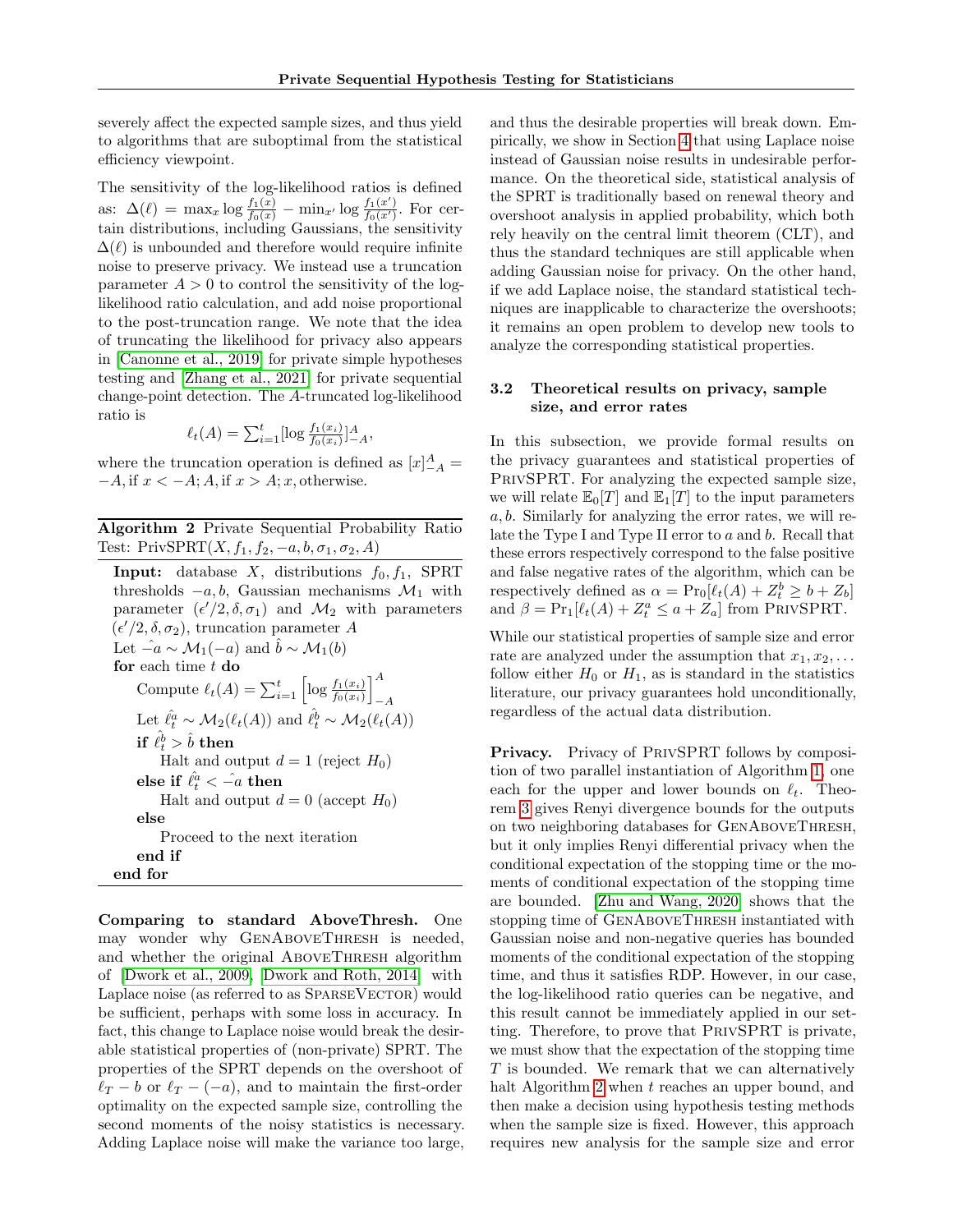rates [\[Siegmund, 2013\]](#page-10-2). The full proof of Theorem [7](#page-6-1) appears in Appendix [A.1.](#page-11-0)

<span id="page-6-1"></span>**Theorem 7** (Privacy). Let  $T_A = E_{Z_A}[1 +$  $\rho_1^{-1} + \frac{5(a+Z_A)+3\sqrt{2}\sigma_2}{2\mu_0}$  $_{(2\mu_0)}^{(A)+3\sqrt{2}\sigma_2}$  | $\gamma$  and  $T_B = E_{Z_B} [1 + \rho_0^{-1} +$  $5(b+Z_B)+3\sqrt{2}\sigma_2$  $\frac{1}{2\mu_1}e^{-\frac{(3\mu_1+3\sqrt{2}\sigma_2)}{2\mu_1}}$  and  $\rho_0 = 1 - \exp(-\frac{(1-c)\mu_1^2}{2A^2})$  and  $\rho_1 = 1 - \exp(-\frac{(1-c)\mu_0^2}{2A^2})$ . Then algorithm [2](#page-5-1) satisfies  $(\alpha, \frac{\alpha \gamma/(\gamma-1)-1}{\alpha-1})$  $\frac{(\gamma-1)-1}{\alpha-1} \frac{2\alpha A^2}{\sigma_1^2} + \frac{4\alpha A^2}{\sigma_2^2} + \frac{2\log \max\{T_A,T_B\}}{\gamma(\alpha-1)}$  - RDP, for any  $1 < \alpha < \infty$ .

<span id="page-6-2"></span>Corollary 1. For  $\sigma_1$  and  $\sigma_2$  are chosen to be the parameters specified in the Gaussian mechanisms that satisfy  $(\epsilon'/2, \delta)$ -differential privacy,  $\text{PRIVSPRT}(X, f_1, f_2, -a, b, \sigma_1, \sigma_2, A)$  in Algorithm [2](#page-5-1) satisfies  $(\alpha, (\frac{\alpha\gamma/(\gamma-1)-1}{\alpha-1}+1)\epsilon'+\frac{2\log\max\{T_A, T_B\}}{\alpha-1})$ -RDP, for any  $1 < \alpha < \infty$ .

Because we are using the Gaussian mechanism as the noise-adding mechanism, the dependence of the stopping time in the privacy guarantee is unavoidable.  $T_A$  and  $T_B$  in Theorem [7](#page-6-1) are the moments of the conditional expectation of the stopping time, which depending on the true underlying distribution that generated the data;  $T_A$  is roughly  $O((\frac{a+\sigma_2}{\mu_0})^{\gamma}),$ and similarly  $T_B$  is roughly  $O((\frac{b+\sigma_2}{\mu_1})^{\gamma})$ . Theorem [7](#page-6-1) and Corollary [1](#page-6-2) further imply an  $(\epsilon, \delta)$  differential privacy bound for PrivSPRT by Theorem [4.](#page-3-0) For  $\delta$  < 1/2 log max $\{T_A, T_B\}$ , and  $\sigma_1$  and  $\sigma_2$  are chosen to be the parameters specified in the Gaussian mechanisms that satisfy  $(\epsilon'/2, \delta)$ -differential privacy, PRIVSPRT is  $(\epsilon, \delta)$ -differentially private, with  $\epsilon =$  $\left(\frac{\alpha \gamma/(\gamma-1)-1}{\alpha-1}+1\right)\epsilon'+4\log(1/\delta)/(\alpha-1).$ 

Sample Size. When analyzing statistical properties of PrivSPRT, an important quantity is the expectation of the truncated individual log-likelihood ratios:

$$
\mu_0 = -\mathbb{E}_0[\log \frac{f_1(x)}{f_0(x)}]_{-A}^A
$$
, and  $\mu_1 = \mathbb{E}_1[\log \frac{f_1(x)}{f_0(x)}]_{-A}^A$ .

When A goes to  $\infty$ , the above expectations converge to the KL-divergence between  $f_0$  and  $f_1$ .

A technical challenge that arises in bounding the expected sample size is that the noisy log-likelihood ratio at time t cannot be decomposed into a summation of t i.i.d. random variables because of the noise terms. This preludes the use of Wald's identity [\[Wald, 1944\]](#page-10-11), which is used in the proof of bounded sample size for non-private SPRT, and relates the expectation of a sum of randomly-many finite-mean, i.i.d. random variables to the expected number of terms in the sum and the expectation of the random variables.

Instead, we leverage a critical fact that  $\mathbb{E}_i[T] =$  $\sum_{t=0}^{\infty} \Pr_i[T > t]$  for  $i \in \{0, 1\}$ , and thus relate the expected sample size to the probability of the noisy truncated log-likelihood ratio being within the noisy

thresholds at each time  $t$ . Since the event is less probable for a large t, we partition the range  $[0, \infty)$  into several sub-intervals, and bound the probability in each sub-interval seperately. This results in our  $O(\frac{b}{\mu_1})$ bound on the expected sample size in Theorem [8](#page-6-0) when the noise parameters  $\sigma_1$  and  $\sigma_2$  go to 0. This result is consistent with the non-private sample size result  $O(\frac{b}{D_{KL}})$ , and it is first-order optimal. We note that a similar idea of partitioning the whole range into subintervals also appears in [\[Liu and Mei, 2020\]](#page-9-18), where it was applied only for handling Gaussian data.

<span id="page-6-0"></span>The last term in the bound of Theorem [8](#page-6-0) is the additional cost that comes from adding Gaussian noise, which quantifies the cost of privacy. In the proof, we permit large values of the difference between the Gaussian noise  $Z_t$  to  $Z_b$  (or  $Z_a$ ) for a large t, which reduces the additional expected sample size required for privacy. The analysis relies on partitioning the range into k intervals and a time-specific threshold depending on a constant c, and the results are under the optimal choice of  $k$  and  $c$ . The proof is given in Appendix [A.2.](#page-12-0) Theorem 8 (Sample Size). The expected sample size of  $\text{PRIVSPRT}(X, f_1, f_2, -a, b, \sigma_1, \sigma_2, A)$  under  $H_1$  satisfies  $\mathbb{E}_1[T] \leq 1 + \min_{k \in \mathbb{N}} \min_{c \in (0,1)} \left( \frac{b}{(1-c)\mu_1} \right)$  $\frac{1}{2(k+1)} \frac{b}{(1-c)\mu_1} + (k+1)\rho_1^{-1} + \frac{3\sqrt{2(\sigma_1^2+\sigma_2^2)}}{4(1-c)\mu_1}$  $\frac{\sqrt{2(0+1)}+0}{4(1-c)\mu_1}$ , where  $\rho_0$  = 1 – exp $(-\frac{(1-c)\mu_1^2}{2A^2})$ . Similarly, the expected sample size under  $H_0$  satisfies  $\mathbb{E}_0[T] \leq 1 +$  $\min_{k \in \mathbb{N}} \min_{c \in (0,1)} \left( \frac{a}{(1-c)\mu_0} + \frac{1}{2(k+1)} \frac{a}{(1-c)\mu_0} + (k+1)\rho_0^{-1} + \right)$  $3\sqrt{2(\sigma_1^2 + \sigma_2^2)}$  $\frac{\sqrt{2(\sigma_1^2+\sigma_2^2)}}{4(1-c)\mu_0}$ , where  $\rho_1=1-\exp(-\frac{(1-c)\mu_0^2}{2A^2})$ .

To interpret the results in Theorem [8,](#page-6-0) we choose a specific (potentially suboptimal) values of  $k$  and  $c$ . Choosing  $k = 1$  and  $c = \frac{1}{2}$  gives  $\mathbb{E}[T] \leq 1 + \rho_1^{-1} + \frac{5b}{2\mu_1} + \cdots$  $\frac{\pi}{3\sqrt{2(\sigma_1^2 + \sigma_2^2)}}$  $\frac{(\sigma_1^2 + \sigma_2^2)}{2\mu_1}$ , which is  $O(\frac{b}{\mu_1}) + O(\frac{b}{\mu_2})$  $\sqrt{(\sigma_1^2 + \sigma_2^2)}$  $\frac{1+o_2}{\mu_1}$ ). The first term is the same as in the classical non-private results, and the second term is the additional cost for privacy. Since  $\sigma_1$  and  $\sigma_2$  will be chosen to scale with  $\frac{A}{\epsilon'}$ , the additional cost for privacy is  $O(\frac{A}{\mu_1 \epsilon})$ , where  $\mu_1$  is the expectation of the truncated log-likelihood ratios, which serves as a distance measure similar to the KL divergence. Our expected sample size and error rate results converge to the classical non-private results up to  $O(1)$ , ignoring the dependence on  $\epsilon$ . The asymptotic dependence on  $\epsilon$  is  $O(1/\epsilon)$ , which matches the sample complexity dependence on  $\epsilon$  in the simpler problem of private simple hypothesis testing [\[Canonne et al., 2019\]](#page-9-15).

Error rates. We now move to provide guarantees for the Type I and Type II error rates of PrivSPRT. In the classical sequential hypothesis testing literature for non-private SPRT, the standard technique to characterize the error rates is based on the change of measure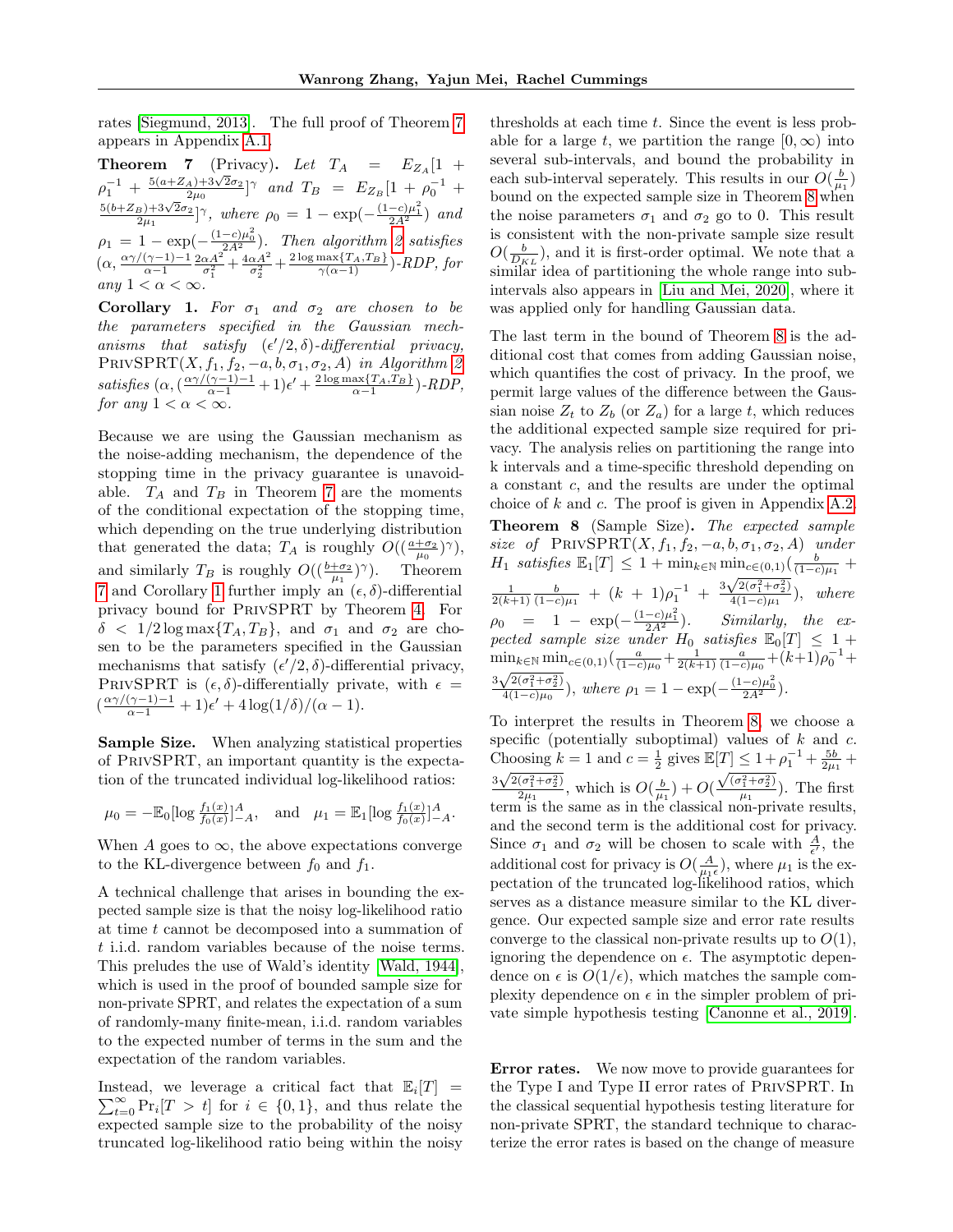method that heavily utilizes the likelihood ratio statistics. Unfortunately, the test statistics of PrivSPRT are no longer the likelihood ratio, since the algorithm add Gaussian noise and truncates the log-likelihood for privacy. As a result, the standard change-of-measure technique is no longer applicable.

To characterize the error rates of PrivSPRT, we apply an alternative method based on the brute force estimation of the error probabilities, which was first proposed in [\[Sahu and Kar, 2015\]](#page-10-12) in the context of distributed hypothesis testing in sensor networks. It turns out that this alternative method is also applicable to the setting of PrivSPRT. The main idea is as follows: Type I error,  $Pr_0[d = 1]$ , can be written as a sum of probabilities of the noisy log-likelihood ratio being above the noisy threshold at time  $t$  and the event that the stopping time is t for all  $t > 0$ :  $\sum_{t=1}^{\infty} \Pr_0[\ell_t(A) + Z_t > b + Z_b] \wedge T = t].$ We then partition the range of time  $[1, \infty)$  into several sub-intervals and analyze them separately as before with the expected sample size. Although the high-level approach is similar to analyzing the expected sample size, the sub-intervals need to be carefully chosen here to give a meaningful bound for the error rates. The detailed proof is deferred to Appendix [A.3.](#page-14-0)

<span id="page-7-1"></span>**Theorem 9** (Error Rate). Let  $d \in \{0, 1\}$  be the decision output by  $\text{PRIVSPRT}(X, f_1, f_2, -a, b, \sigma_1, \sigma_2, A)$ . Then the Type I error is bounded by:

$$
Pr_0[d = 1] \le \min_{k \in \mathbb{N}} \min_{c \in (0,1)} \{Q_1 + Q_2 + Q_3\}, \quad (5)
$$

where  $Q_1 = 2\rho_0^{-1} \exp(-\frac{2b(1-c)\mu_0}{A^2})(1+k \exp(\frac{1}{8k}), Q_2 =$  $k \exp(\frac{1}{4k+3})$  and  $Q_3$  =  $\frac{A^2}{\sqrt{2(\sigma_1^2 + \sigma_2^2)}}$  $\frac{d^2(0.1 + 0.2)}{4(1-c)\mu_0}$ , and  $\rho_0 = 1 \exp(-\frac{(1-c)\mu_0^2}{2A^2})$ . The Type II error is bounded by:

$$
Pr_1[d=0] \le \min_{k \in \mathbb{N}} \min_{c \in (0,1)} \{W_1 + W_2 + W_3\}, \qquad (6)
$$

where  $W_1 = 2\rho_1^{-1} \exp(-\frac{2a(1-c)\mu_1}{A^2})(1+k \exp(\frac{1}{8k}), W_2 =$  $k \exp(\frac{1}{4k+3})$ , and  $W_3 =$  $\frac{A^2}{\sqrt{2(\sigma_1^2 + \sigma_2^2)}}$  $\frac{\sqrt{2(0+1)}(1-c)}{4(1-c)\mu_1}$ , and  $\rho_1 = 1 \exp(-\frac{(1-c)\mu_1^2}{2A^2}).$ 

To interpret the results, in Theorem [9,](#page-7-1) choosing  $k = 1$ and  $c = 1 - \frac{A^2}{2m}$  $\frac{A^2}{2\mu_0}$  gives Pr<sub>0</sub>[d = 1]  $\leq 2\rho_0^{-1}(1 +$  $\exp(\frac{1}{8})\exp(-b) +$  $\frac{\sqrt{2(\sigma_1^2 + \sigma_2^2)}}{2A^2} + \exp(\frac{1}{7})$ . Again, the first term is the same as the non-private result  $O(\exp(-b))$ . The additional  $O(\frac{\sqrt{\sigma_1^2+\sigma_2^2}}{A^2})$  term quantifies the cost of privacy. Since we are instantiating the Gaussian mechanisms with noise parameters  $\sigma_1$  and  $\sigma_2$  proportional to the sensitivity 2A and the privacy parameter  $\epsilon$ , the additional error term is reduced to  $O(\frac{1}{\epsilon A})$ . This implies the algorithm will incur a larger error rate for stronger privacy guarantees.

## <span id="page-7-0"></span>4 Numerical Results

In this section, we present results from Monte Carlo experiments designed to validate the theoretical results of PrivSPRT. We only need to validate the statistical properties of PrivSPRT— sample size and error rates — since the privacy guarantee holds even in the worst-case over databases and hypotheses. In Section [4.1,](#page-7-2) we focus on sequentially testing means of Bernoulli distributions; in Appendix [B.1,](#page-15-0) we provide additional empirical results on testing means of Gaussian distributions. In Appendix [B.2,](#page-16-0) we demonstrate empirically that the classic AboveThresh mechanism does not provide satisfactory performance in terms of sample size and error rates, thus justifying our algorithmic modifications made in PrivSPRT.

#### <span id="page-7-2"></span>4.1 Testing on Bernoulli Data

In this section, our experiment focus on Bernoulli data, where  $x_1, x_2, \dots \sim Ber(\theta)$  are sampled i.i.d. from a Bernoulli distribution with parameter  $\theta$ . Monitoring Bernoulli data is one of the early research in the fully sequential design in clinical trials, see [\[Armitage, 1950\]](#page-9-0). For instance, one want to evaluate the effect of a new drug or treatment on the mortality rate of an unknown infectious disease such as COVID-19 in a sub-population of groups.

Here we consider two different scenarios that are simple yet useful to shed new lights on real-world applications. One is when the distance between the null hypothesis and the alternative hypothesis on  $\theta$  is large, say,  $H_0$ :  $\theta = 0.7$  against  $H_1$ :  $\theta = 0.3$ , e.g., the effect of a new treatment is expected to be significant to reduce the mortality rate among people whose age is 65 years or older in a developing country. The other is when the distance between the null hypothesis and the alternative hypothesis on  $\theta$  is small, say,  $H_0$ :  $\theta = 0.6$ against  $H_1$ :  $\theta = 0.4$ , e.g., the effect of a drug to certain age group with certain diseases in a developed country. Since  $\mu_0 = \mu_1$  under this setting, the expected sample sizes under  $H_1$  and  $H_0$  are identical, and similarly, the Type I error and Type II error are also identical. For simplicity, we will use  $E[T]$  and error to denote the expected sample size and the error, respectively.

To obtain an accurate estimate of Type I and Type II errors, we use the importance sampling technique for the Monte Carlo simulations. This is because the estimate of the Type I error based on  $n$  independent trials is  $n^{-1} \sum_{k=1}^{n} \frac{f_0(X[1:T])}{f_1(X[1:T])} I(\ell_T(A) + Z_T \geq$  $b + Z_b$ ) where the sample X is generated from  $f_1$  has much smaller variance compared to the naive estimate  $n^{-1} \sum_{k=1}^{n} I(\ell_T(A) + Z_T \geq b + Z_b)$  where the sample X is generated from  $f_0$ .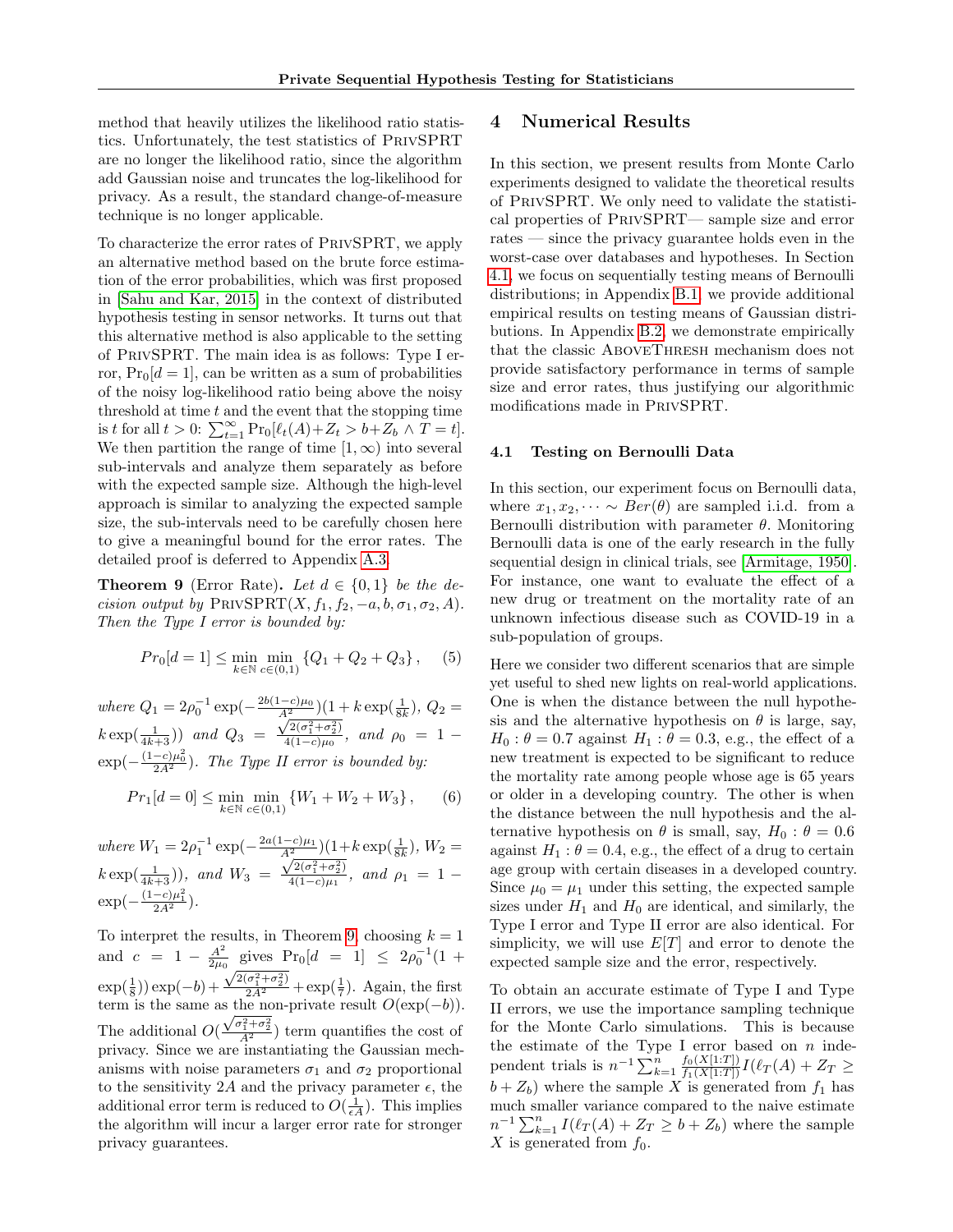We use two  $(\epsilon'/2, \delta = 1e - 05)$ -differentially private Gaussian mechanisms as the noise-adding mechanisms in PRIVSPRT, corresponding to  $\sigma_1^2$  =  $32\log(1.25/\delta)A^2/\epsilon^2$  and  $\sigma_2^2 = 128\log(1.25/\delta)A^2/\epsilon^2$ . Although the log-likelihood ratio is uniformly bounded for Bernoulli data, we invoke the truncation with parameter A because  $\mu_0$  and  $\mu_1$  are linear with respect to A for Bernoulli data, which makes the validation easier. For each simulation, we repeat the process for 10<sup>5</sup> times. The results are presented in Figure [1,](#page-8-0) which plots the expected sample size  $E[T]$  against the log scale of 1/error, with varying the privacy parameter  $\epsilon' = 0.5, 1, 2$ . From this figure, when we want to provide a stronger privacy, i.e., when  $\epsilon$  becomes smaller, then we will have larger expected sample sizes for given Type I and Type II error probabilities constraints. This is consistent with our intuition on the tradeoff between privacy and statistical efficiency.

We also conduct experiments for testing  $H_0$ :  $\theta = 0.7$ against  $H_1$ :  $\theta = 0.2$ , when  $E_1[T]$  and  $E_2[T]$  are not symmetric. We vary this truncation parameter  $A =$  $0.05, 0.2, 0.5, 0.7$  in our experiments. For each fixed A and  $\epsilon$ , we choose thresholds a and b through Monte Carlo simulation to control the Type I error and Type II error at the same level  $(10^{-6})$ . The results of these simulations are presented in Table [1.](#page-8-1)

<span id="page-8-0"></span>

Figure 1: Three-way trade-off between privacy, expected sample size, and error rate. For large distance (left), we are testing  $H_0$ :  $\theta = 0.7$  against  $H_1$ :  $\theta = 0.3$ ; for small distance (right), we are testing  $H_0$ :  $\theta = 0.6$  against  $H_1$ :  $\theta = 0.4$ .

Table [1](#page-8-1) shows three positive results. First, for each fixed privacy parameter  $\epsilon'$ , the expected sample sizes are almost the same across varying A, and the thresholds are almost linear with respect to A. This suggests that the expected sample size  $\mathbb{E}_0[T]$  (resp.  $\mathbb{E}_1[T]$ ) is proportional to  $a/A$  or  $A/a$  (resp.  $b/A$  or  $A/b$ ). The parameter A controls a trade-off between how much information is lost from truncation in the log-likelihood ratios and how much noise is added for privacy. Thus expected sample sizes are larger for a larger  $A = 0.7$ with  $\epsilon' = 0.5, 1$ , as the additional noise starts to dominate the information provided by the log-likelihood ratios. Second, in our setting, the expectation of the truncated log-likehood ratio  $\mu_0 = 0.6A$  and  $\mu_1 = 0.4A$ . We see from Table [1](#page-8-1) that  $\mathbb{E}_0[T]/\mathbb{E}_1[T]$  is roughly  $2/3$ 

<span id="page-8-1"></span>Table 1: Numerical values of expected sample size under  $H_0$  and  $H_1$ , Type I error and Type II error for testing the Bernoulli parameter.

| $\boldsymbol{A}$ | $\epsilon'$                | a, b                           | error rates<br>Π | $\mathbb{E}_0[T]$           | $\mathbb{E}_1[T]$            |
|------------------|----------------------------|--------------------------------|------------------|-----------------------------|------------------------------|
| 0.05             | 0.5<br>1<br>$\overline{2}$ | 8,7.5<br>4.3, 4.3<br>2.5, 2.5  |                  | 139.662<br>86.12<br>61.683  | 172.89<br>122.144<br>88.307  |
| 0.2              | 0.5<br>1<br>$\overline{2}$ | 32,32<br>16.8, 16.8<br>9.5.9.5 | $10^{-6}\,$      | 139.456<br>85.336<br>56.645 | 195.504<br>123.542<br>83.127 |
| 0.5              | 0.5<br>1<br>$\overline{2}$ | 80,80<br>43, 43<br>25, 25      |                  | 139.252<br>88.137<br>61.494 | 199.718<br>127.986<br>88.182 |
| 0.7              | 0.5<br>1<br>$\overline{2}$ | 125,120<br>63.63<br>35,35      |                  | 173.305<br>95.304<br>61.944 | 227.387<br>136.336<br>87.363 |
|                  | $\infty$                   | 16, 16                         |                  | 29.607                      | 28.318                       |

for all the cases, which further validates Theorem [8](#page-6-0) that  $\mathbb{E}_0[T]$  (resp.  $\mathbb{E}_1[T]$ ) is  $O(a/A)$  (resp.  $O(b/A)$ ). Third, for each fixed A,  $a/\mathbb{E}_0[T]$  (resp.  $b/\mathbb{E}_1[T]$ ) decreases as  $\epsilon'$  increases for weaker privacy, which is consistent with Theorem [8,](#page-6-0) because the additional cost does not involve the threshold, and it decreases for weaker privacy.

## 4.2 Comparing with the Standard AboveThresh

We conduct experiments for testing means of Gaussian data using both the PrivSPRT with Gaussian noise and the original ABOVETHRESH algorithm with Laplace noise. The results are presented in Table [2.](#page-17-0) For PRIVSPRT we use two  $(\epsilon'/2, \delta = 1e-05)$ -differentially private Gaussian mechanisms as the noise-adding mechanisms. In ABOVETHRESH we use two  $\epsilon/2$ -differentially private Laplace mechanisms, and the total privacy loss is  $2\epsilon$ . We vary the truncation parameter  $A = 0.5, 1, 2, 5$ , and choose the thresholds a, b through Monte Carlo simulation with importance sampling to control Type I and Type II errors at the 0.05 level. Table [2](#page-17-0) shows that using the original ABOVETHRESH algorithm with Laplace noise results in much larger expected sample sizes, given that the Type I and Type II errors are fixed. We note that although the overall privacy cost for PrivSPRT is slightly larger, PrivSPRT provides a better trade-off between privacy and accuracy. The detailed setup and discussion are deferred to Appendix [B.](#page-15-1)

#### Acknowledgements

W.Z. was supported by a Computing Innovation Fellowship from the Computing Research Association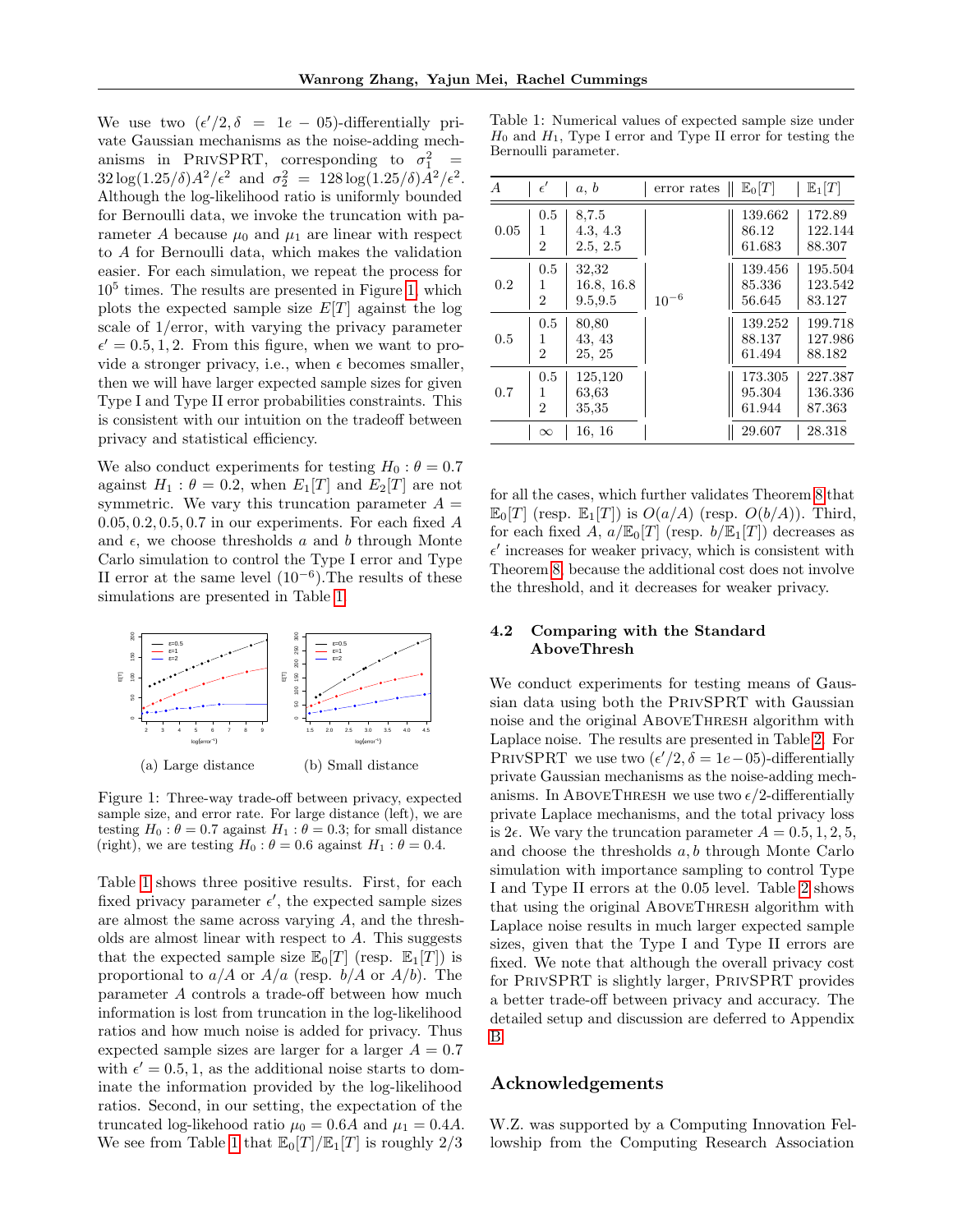(CRA) and the Computing Community Consortium (CCC). R.C. was supported in part by NSF grants CNS-1850187 and CNS-1942772 (CAREER), and a JPMorgan Chase Faculty Research Award. Y.M. was supported in part by NSF-DMS grant 2015405. Part of this work was completed while W.Z. and R.C. were at Georgia Institute of Technology.

#### References

- <span id="page-9-0"></span>[Armitage, 1950] Armitage, P. (1950). Sequential analysis with more than two alternative hypotheses, and its relation to discriminant function analysis. Journal of the Royal Statistical Society. Series B (Methodological), 12(1):137–144.
- <span id="page-9-1"></span>[Armitage, 1954] Armitage, P. (1954). Sequential tests in prophylactic and therapeutic trials. Quarterly Journal of Medicine, 23(91):255–274.
- <span id="page-9-15"></span>[Canonne et al., 2019] Canonne, C. L., Kamath, G., McMillan, A., Smith, A., and Ullman, J. (2019). The structure of optimal private tests for simple hypotheses. In Proceedings of the 51st Annual ACM SIGACT Symposium on Theory of Computing, pages 310–321.
- <span id="page-9-14"></span>[Couch et al., 2019] Couch, S., Kazan, Z., Shi, K., Bray, A., and Groce, A. (2019). Differentially private nonparametric hypothesis testing. In Proceedings of the 2019 ACM SIGSAC Conference on Computer and Communications Security, pages 737–751.
- <span id="page-9-17"></span>[Cummings et al., 2020] Cummings, R., Krehbiel, S., Lut, Y., and Zhang, W. (2020). Privately detecting changes in unknown distributions. In Proceedings of the 37th International Conference on Machine Learning, pages 958–968.
- <span id="page-9-16"></span>[Cummings et al., 2018] Cummings, R., Krehbiel, S., Mei, Y., Tuo, R., and Zhang, W. (2018). Differentially private change-point detection. In Advances in Neural Information Processing Systems, pages 10825–10834.
- <span id="page-9-7"></span>[Dajani et al., 2017] Dajani, A. N., Lauger, A. D., Singer, P. E., Kifer, D., Reiter, J. P., Machanavajjhala, A., Garfinkel, S. L., Dahl, S. A., Graham, M., Karwa, V., Kim, H., Lelerc, P., Schmutte, I. M., Sexton, W. N., Vilhuber, L., and Abowd, J. M. (2017). The modernization of statistical disclosure limitation at the U.S. census bureau. Presented at the September 2017 meeting of the Census Scientific Advisory Committee.
- <span id="page-9-8"></span>[DeMets, 1998] DeMets, D. L. (1998). Sequential designs in clinical trials. Cardiac Electrophysiology  $Review, 2(1):57-60.$
- <span id="page-9-5"></span>[Differential Privacy Team, Apple, 2017] Differential Privacy Team, Apple (2017). Learning with privacy at scale. [https://machinelearning.apple.](https://machinelearning.apple.com/docs/learning-with-privacy-at-scale/appledifferentialprivacysystem.pdf) [com/docs/learning-with-privacy-at-scale/](https://machinelearning.apple.com/docs/learning-with-privacy-at-scale/appledifferentialprivacysystem.pdf) [appledifferentialprivacysystem.pdf](https://machinelearning.apple.com/docs/learning-with-privacy-at-scale/appledifferentialprivacysystem.pdf).
- <span id="page-9-6"></span>[Ding et al., 2017] Ding, B., Kulkarni, J., and Yekhanin, S. (2017). Collecting telemetry data privately. In Advances in Neural Information Processing Systems 30, NIPS '17, pages 3571–3580. Curran Associates, Inc.
- <span id="page-9-3"></span>[Dwork et al., 2006] Dwork, C., McSherry, F., Nissim, K., and Smith, A. (2006). Calibrating noise to sensitivity in private data analysis. In Proceedings of the 3rd Conference on Theory of Cryptography, TCC '06, pages 265–284.
- <span id="page-9-10"></span>[Dwork et al., 2009] Dwork, C., Naor, M., Reingold, O., Rothblum, G. N., and Vadhan, S. P. (2009). On the complexity of differentially private data release: efficient algorithms and hardness results. In Proceedings of the 41st ACM Symposium on Theory of Computing, STOC '09, pages 381–390.
- <span id="page-9-11"></span>[Dwork and Roth, 2014] Dwork, C. and Roth, A. (2014). The algorithmic foundations of differential privacy. Foundations and Trends in Theoretical Computer Science, 9(3–4):211–407.
- <span id="page-9-4"></span>[Erlingsson et al., 2014] Erlingsson, U., Pihur, V., and Korolova, A. (2014). RAPPOR: Randomized aggregatable privacy-preserving ordinal response. In Proceedings of the 2014 ACM Conference on Computer and Communications Security, CCS '14, pages 1054–1067, New York, NY, USA. ACM.
- <span id="page-9-12"></span>[Gaboardi et al., 2016] Gaboardi, M., Lim, H., Rogers, R., and Vadhan, S. (2016). Differentially private chi-squared hypothesis testing: Goodness of fit and independence testing. In International conference on machine learning, pages 2111–2120. PMLR.
- <span id="page-9-13"></span>[Gaboardi and Rogers, 2018] Gaboardi, M. and Rogers, R. (2018). Local private hypothesis testing: Chi-square tests. In International Conference on Machine Learning, pages 1626–1635. PMLR.
- <span id="page-9-2"></span>[Ghosh and Sen, 1991] Ghosh, B. K. and Sen, P. K. (1991). Handbook of sequential analysis. CRC Press.
- <span id="page-9-9"></span>[Harrell, 2020] Harrell, F. E. (2020). Sequential bayesian designs for rapid learning in COVID-19 clinical trials. URL [https://www.fharrell.com/](https://www.fharrell.com/talk/seqbayes/) [talk/seqbayes/](https://www.fharrell.com/talk/seqbayes/) Last checked 10/15/21.
- <span id="page-9-18"></span>[Liu and Mei, 2020] Liu, K. and Mei, Y. (2020). Improved performance properties of the cisprt algorithm for distributed sequential detection. Signal Processing, 172:107573.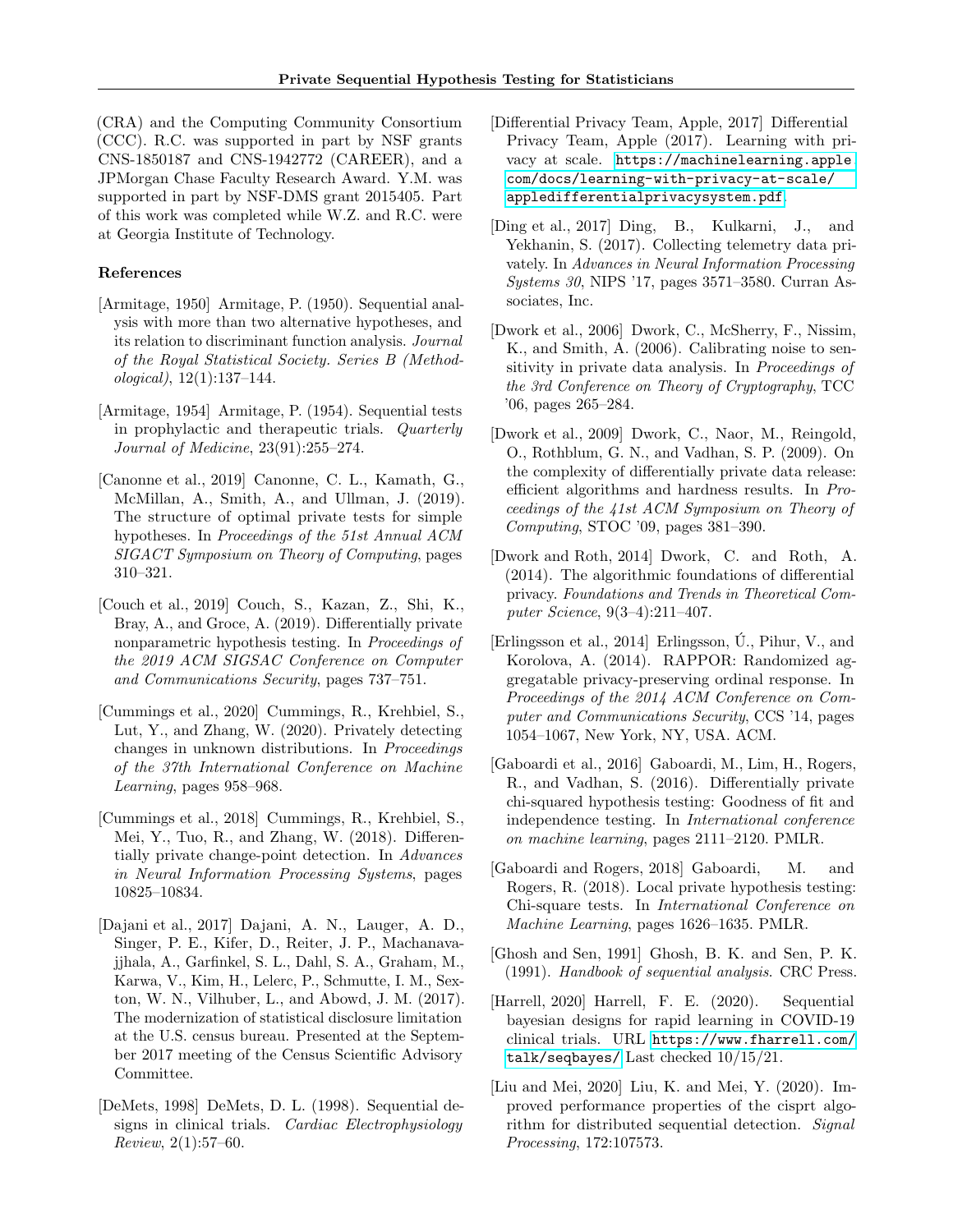- <span id="page-10-6"></span>[Mironov, 2017] Mironov, I.  $(2017)$ . Rényi differential privacy. In 2017 IEEE 30th Computer Security Foundations Symposium (CSF), pages 263–275. IEEE.
- <span id="page-10-12"></span>[Sahu and Kar, 2015] Sahu, A. K. and Kar, S. (2015). Distributed sequential detection for gaussian shiftin-mean hypothesis testing. IEEE Transactions on Signal Processing, 64(1):89–103.
- <span id="page-10-8"></span>[Sheffet, 2018] Sheffet, O. (2018). Locally private hypothesis testing. In International Conference on Machine Learning, pages 4605–4614. PMLR.
- <span id="page-10-2"></span>[Siegmund, 2013] Siegmund, D. (2013). Sequential analysis: tests and confidence intervals. Springer Science & Business Media.
- <span id="page-10-11"></span>[Wald, 1944] Wald, A. (1944). On cumulative sums of random variables. The Annals of Mathematical Statistics, 15(3):283–296.
- <span id="page-10-0"></span>[Wald, 1945] Wald, A. (1945). Sequential tests of statistical hypotheses. The annals of mathematical statistics, 16(2):117–186.
- <span id="page-10-1"></span>[Wald, 2004] Wald, A. (2004). Sequential analysis. Courier Corporation.
- <span id="page-10-4"></span>[Wald and Wolfowitz, 1948] Wald, A. and Wolfowitz, J. (1948). Optimum Character of the Sequential Probability Ratio Test. The Annals of Mathematical Statistics, 19(3):326 – 339.
- <span id="page-10-10"></span>[Wang et al., 2020] Wang, Y., Sibai, H., Mitra, S., and Dullerud, G. E. (2020). Differential privacy for sequential algorithms. arXiv preprint arXiv:2004.00275.
- <span id="page-10-7"></span>[Wang et al., 2019] Wang, Y.-X., Balle, B., and Kasiviswanathan, S. P. (2019). Subsampled renyi differential privacy and analytical moments accountant. In Chaudhuri, K. and Sugiyama, M., editors, Proceedings of the Twenty-Second International Conference on Artificial Intelligence and Statistics, volume 89 of Proceedings of Machine Learning Research, pages 1226–1235. PMLR.
- <span id="page-10-3"></span>[Whitehead, 1997] Whitehead, J. (1997). The Design and Analysis of Sequential Clinical Trials. Wiley, New York, revised second edition edition.
- <span id="page-10-9"></span>[Zhang et al., 2021] Zhang, W., Krehbiel, S., Tuo, R., Mei, Y., and Cummings, R. (2021). Single and multiple change-point detection with differential privacy. Journal of Machine Learning Research, 22(29):1–36.
- <span id="page-10-5"></span>[Zhu and Wang, 2020] Zhu, Y. and Wang, Y.-X. (2020). Improving sparse vector technique with renyi differential privacy. Advances in Neural Information Processing Systems, 33.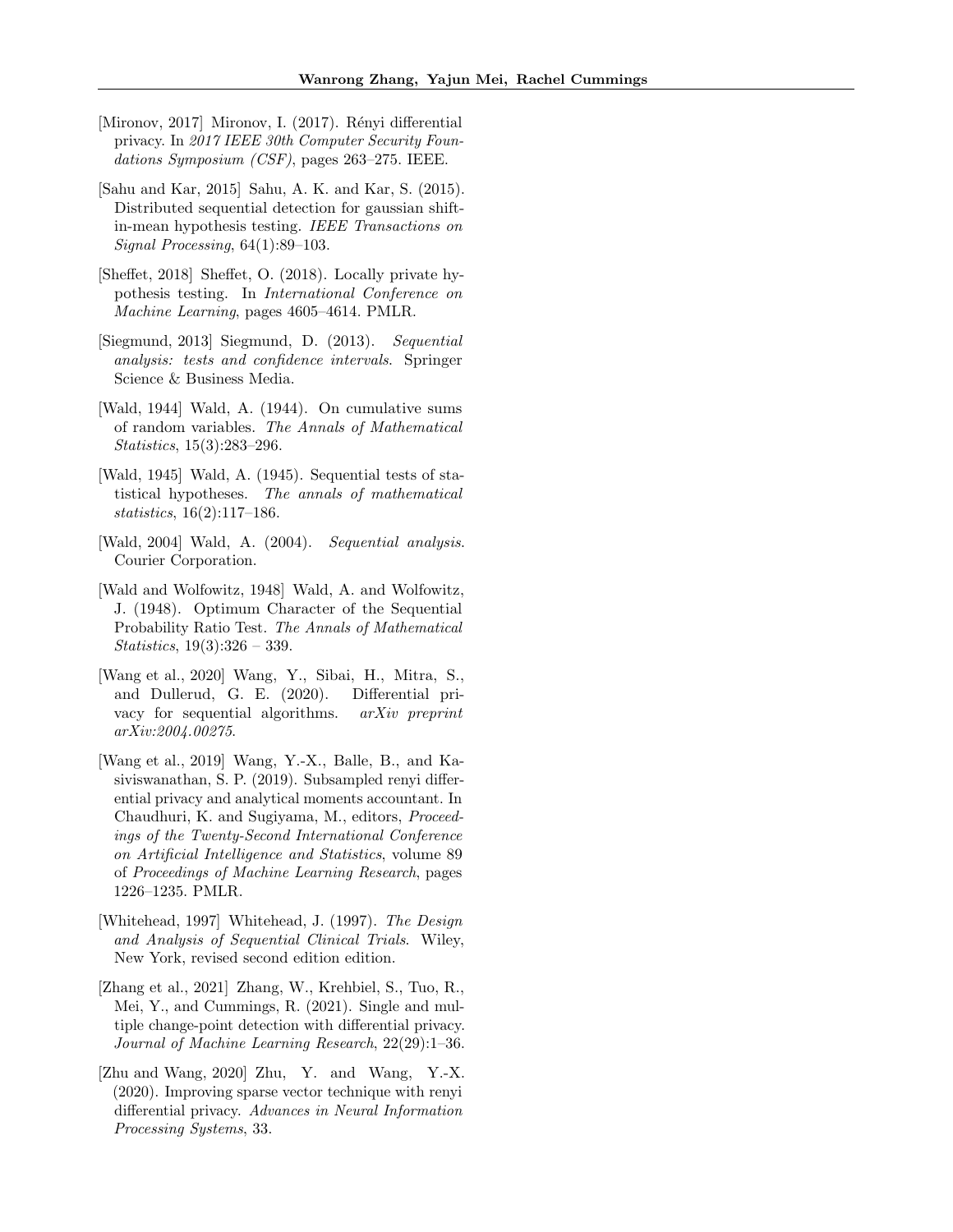# Supplementary Material: Private Sequential Hypothesis Testing for Statisticians: Privacy, Error Rates, and Sample Size

# A Omitted Proofs

In this appendix, we provide proofs for our main theorems, which were omitted in the body of the paper due to space reasons. We restate the theorems here for convenience.

## <span id="page-11-0"></span>A.1 Proof of privacy

**Theorem 7** (Privacy). Let  $T_A = E_{Z_A}[1 + \rho_1^{-1} + \frac{5(a+Z_A)+3\sqrt{2}\sigma_2}{2\mu_0}]$  $\frac{(-2)}{2\mu_0}$  and  $T_B = E_{Z_B} [1 + \rho_0^{-1} + \frac{5(b + Z_B) + 3\sqrt{2}\sigma_2}{2\mu_1}]$  $\frac{1}{2\mu_1}$   $\left[\gamma,\right]$ where  $\rho_0 = 1 - \exp(-\frac{(1-c)\mu_1^2}{2A^2})$  and  $\rho_1 = 1 - \exp(-\frac{(1-c)\mu_0^2}{2A^2})$ . Then algorithm [2](#page-5-1) satisfies  $(\alpha, \frac{\alpha\gamma/(\gamma-1)-1}{\alpha-1})$  $\frac{(\gamma-1)-1}{\alpha-1} \frac{2\alpha A^2}{\sigma_1^2}$  +  $\frac{4\alpha A^2}{\sigma_2^2} + \frac{2\log \max\{T_A, T_B\}}{\gamma(\alpha-1)})$ -RDP, for any  $1 < \alpha < \infty$ .

*Proof.* We first show that the expectation of the stopping time T is bounded given  $Z_A$  and  $Z_B$ . We instead show the equivalent fact that  $P_i(T = \infty) = 0$  for  $i = 0, 1$ . Define a constant  $d = a + b$ . If  $T = \infty$ , then for any positive integer  $r$ , the following inequalities must hold:

<span id="page-11-1"></span>
$$
\left(\sum_{i=kr+1}^{(k+1)r} [\log \frac{f_1(x_i)}{f_0(x_i)}]_{-A}^A + Z \right)^2 < d^2 \quad k = 0, 1, 2, \dots,\tag{7}
$$

where  $Z \sim N(0, \sigma_2^2)$ . We can further express Z as a summation of r independent Gaussians  $\sum_{i=1}^r Z_i$ , and then [\(7\)](#page-11-1) is equivalent to

<span id="page-11-2"></span>
$$
\left(\sum_{i=kr+1}^{(k+1)r} ([\log \frac{f_1(x_i)}{f_0(x_i)}]_{-A}^A + Z_i)\right)^2 < d^2 \quad k = 0, 1, 2, \dots \tag{8}
$$

To prove  $P_i(T = \infty) = 0$  for  $i = 0, 1$ , it is sufficient to show that the probability is zero that [\(8\)](#page-11-2) holds for all integer values of k. Since the variance of  $[\log \frac{f_1(x_i)}{f_0(x_i)}]^A_A + Z_i$  is not zero, and it is bounded below by the variance of  $[\log \frac{f_1(x_i)}{f_0(x_i)}]_{-A}^A$ , the expected value of  $(\sum_{i=1}^j ([\log \frac{f_1(x_i)}{f_0(x_i)}]_{-A}^A + Z_i))^2$  converges to  $\infty$  as j goes to  $\infty$ . Therefore, there exists a positive integer  $r$  such that

<span id="page-11-3"></span>
$$
P\left[\left(\sum_{i=1}^{j} \left( [\log \frac{f_1(x_i)}{f_0(x_i)}]_{-A}^{A} + Z_i \right) \right)^2 < r^2 \right] < 1. \tag{9}
$$

From [\(9\)](#page-11-3) it follows that the probability that [\(8\)](#page-11-2) is fulfilled for all values of k up to  $\infty$  is equal to zero (using a union bound over all k), and thus  $P_i(T = \infty) = 0$  for  $i = 0, 1$ . Hence,  $E_i[T|Z_A, Z_b]$  is bounded, and then  $E_i[T|Z_A, Z_b]$ <sup> $\gamma$ </sup> is bounded. We use the same method to compute the upper bound of  $E_i[T|Z_A, Z_b]$  as in the proof in [A.2](#page-12-0) with  $\sigma_1 = 0$ , and a and b replaced by  $a + Z_A$  and  $b + Z_B$ , respectively. For  $i = 0, 1$ , we denote  $E_i[T|Z_A, Z_b]$ <sup> $\gamma$ </sup> as  $T_A$  and  $T_B$ , respectively. Since we consider the worst case for privacy, we take the maximum over  $T_A$  and  $T_B$  in the final bound. For Gaussian mechanisms,  $\epsilon_1(\frac{\gamma}{\gamma-1}\alpha) = \frac{\gamma\alpha A^2}{(\gamma-1)\sigma_1^2}$  and  $\epsilon_2(\alpha) = \frac{2\alpha A^2}{\sigma_2^2}$ . From inequality [\(4\)](#page-4-4) in Theorem [6,](#page-4-1) it follows that using GenAboveThreshfor truncated log-likelihood ratio queries satisfies  $\left(\frac{\alpha\gamma/(\gamma-1)-1}{\alpha-1}\frac{\alpha A^2}{\sigma_1^2}+\frac{2\alpha A^2}{\sigma_2^2}+\frac{\log\max\{T_A,T_B\}}{\gamma(\alpha-1)}\right)$ -RDP, for any  $1<\alpha<\infty$ . Then privacy of PRIVSPRT follows from composition of two parallel instantiations of Algorithm [1.](#page-4-0) $\Box$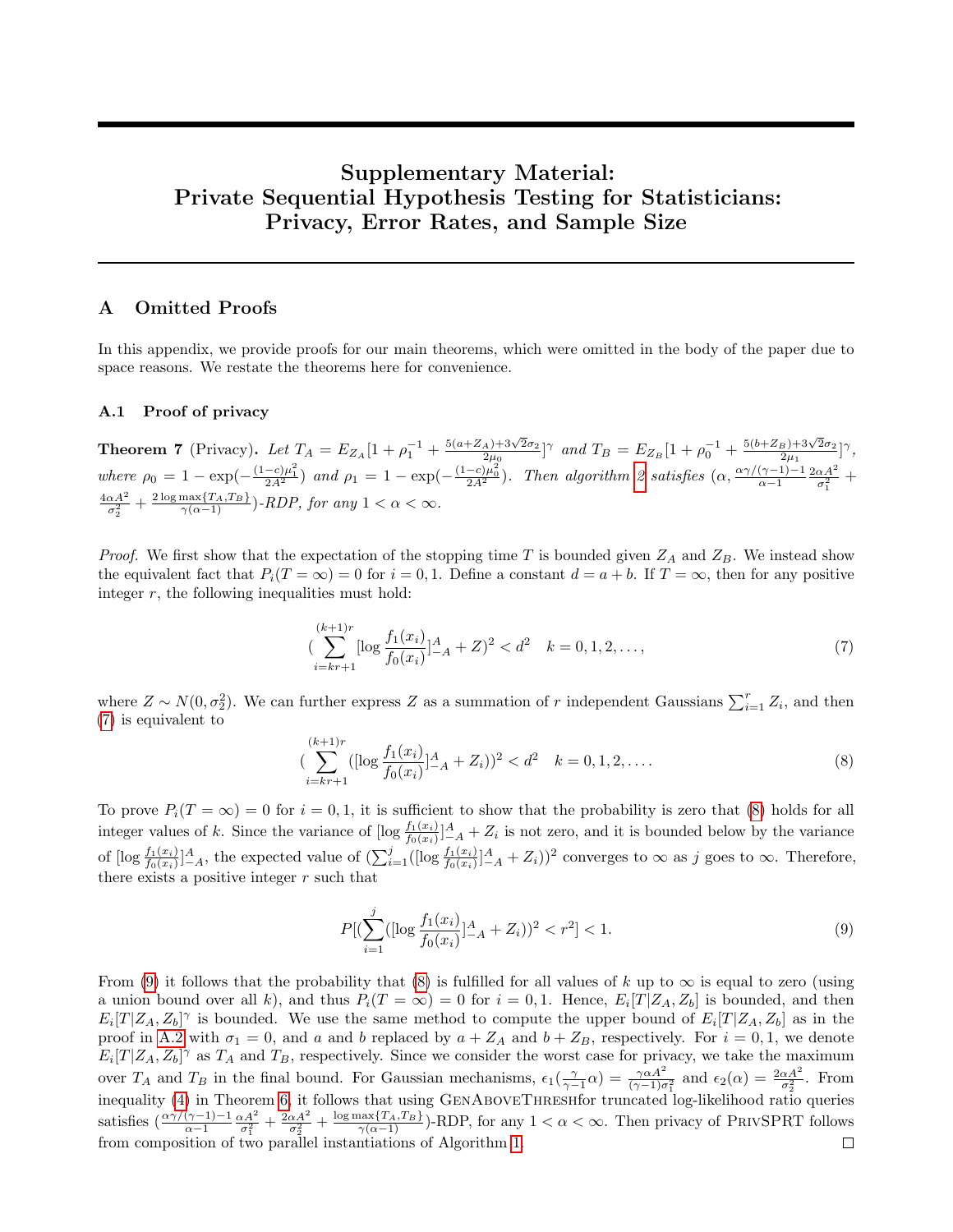#### <span id="page-12-0"></span>A.2 Proof of sample size

**Theorem 8** (Sample Size). The expected sample size of PRIVSPRT $(X, f_1, f_2, -a, b, \sigma_1, \sigma_2, A)$  under  $H_1$  satisfies **Theorem 8** (sample size). The expected sample size of PRIVSPRI( $\Lambda$ ,  $J_1, J_2$ ,  $\equiv$ <br>  $\mathbb{E}_1[T] \leq 1 + \min_{k \in \mathbb{N}} \min_{c \in (0,1)} \left( \frac{b}{(1-c)\mu_1} + \frac{1}{2(k+1)} \frac{b}{(1-c)\mu_1} + (k+1)\rho_1^{-1} + \frac{3\sqrt{2(\sigma_1^2 + \sigma_2^2)}}{4(1-c)\mu_1} \right)$  $\frac{\sqrt{2(\sigma_1^2+\sigma_2^2)}}{4(1-c)\mu_1}$ , where  $\rho_0=1-\exp(-\frac{(1-c)\mu_1^2}{2A^2})$ .  $Similarly, the expected sample size under H<sub>0</sub> satisfies \mathbb{E}_{0}[T] \leq 1 + \min_{k \in \mathbb{N}} \min_{c \in (0,1)} \left( \frac{a}{(1-c)\mu_{0}} + \frac{1}{2(k+1)} \frac{a}{(1-c)\mu_{0}} + \cdots \right)$  $(k+1)\rho_0^{-1}+\frac{3\sqrt{2(\sigma_1^2+\sigma_2^2)}}{4(1-c)\mu_0}$  $\frac{\sqrt{2(\sigma_1^2+\sigma_2^2)}}{4(1-c)\mu_0}$ , where  $\rho_1=1-\exp(-\frac{(1-c)\mu_0^2}{2A^2})$ .

*Proof.* In the proof, we leverage a critical fact that  $\mathbb{E}_i[T] = \sum_{t=0}^{\infty} \Pr_i(T > t)$  for  $i \in \{0, 1\}$ , and thus relate the expected sample size to the probability of the noisy truncated log-likelihood ratio within the noisy thresholds for each time t. Since the event is less probable for a large t, we partition the range  $[0, \infty)$  into several sub-intervals, and bound the probability in each sub-interval seperately. We provide the detailed proof for  $E_1[T]$ , the proof is the same for  $E_0[T]$  with b replaced by a and  $\mu_1$  replaced by  $\mu_0$ .

$$
E_1[T] = \sum_{t=0}^{\infty} P_1(T > t)
$$
  
\n
$$
\leq \sum_{t=0}^{\infty} P_1(\ell_t + Z_t \leq b + Z_b)
$$
  
\n
$$
\leq \sum_{t=0}^{\infty} P_1(\ell_t - t\mu_1 \leq b - t\mu_1 + \delta_t) + P_1(Z_t \leq Z_b - \delta_t)
$$
\n(10)

We will bound the first term in [\(10\)](#page-12-1) as follows. Let  $\delta_t = ct\mu_1$ , where c is a constant within (0,1).

<span id="page-12-2"></span><span id="page-12-1"></span>
$$
\sum_{t=0}^{\infty} P_1(\ell_t - t\mu_1 \le b - t\mu_1 + \delta_t)
$$
  
= 
$$
\sum_{t=0}^{\infty} P_1(\ell_t - t\mu_1 \le b - (1 - c)t\mu_1)
$$
 (11)

Let  $\gamma$  denote  $\frac{b}{(1-c)\mu_1}$ , and m denote  $(1-c)\mu_1$ . We bound the infinite sum in [\(11\)](#page-12-2) by partitioning  $[0,\infty]$  into four sub-intervals:

$$
[0,\gamma], \quad (\gamma,\frac{3}{2}\gamma], \quad (\frac{3}{2}\gamma,2\gamma], \quad (2\gamma,\infty).
$$

Let  $S_1, S_2, S_3, S_4$  respectively denote the summation value as the index t ranges over these sub-intervals. When  $t \in [0, \gamma]$ , we have  $b - (1 - c)t\mu_1 > 0$ . Since  $\ell_t - t\mu_1$  is a mean-zero random variable, we bound  $S_1$  by

<span id="page-12-3"></span>
$$
S_1 = \sum_{t=1}^{\lfloor \gamma \rfloor} P_1(\ell_t - t\mu_1 \le b - (1 - c)t\mu_1)
$$
  
 
$$
\le \sum_{t=1}^{\lfloor \gamma \rfloor} 1 \le \gamma + 1.
$$
 (12)

When  $t > \gamma$ , following Hoeffding inequality, we have  $P_1(\ell_t - t\mu_1 \leq b - (1 - c)t\mu_1) \leq \exp(-\frac{(b - mt)^2}{2tA^2})$ . We will use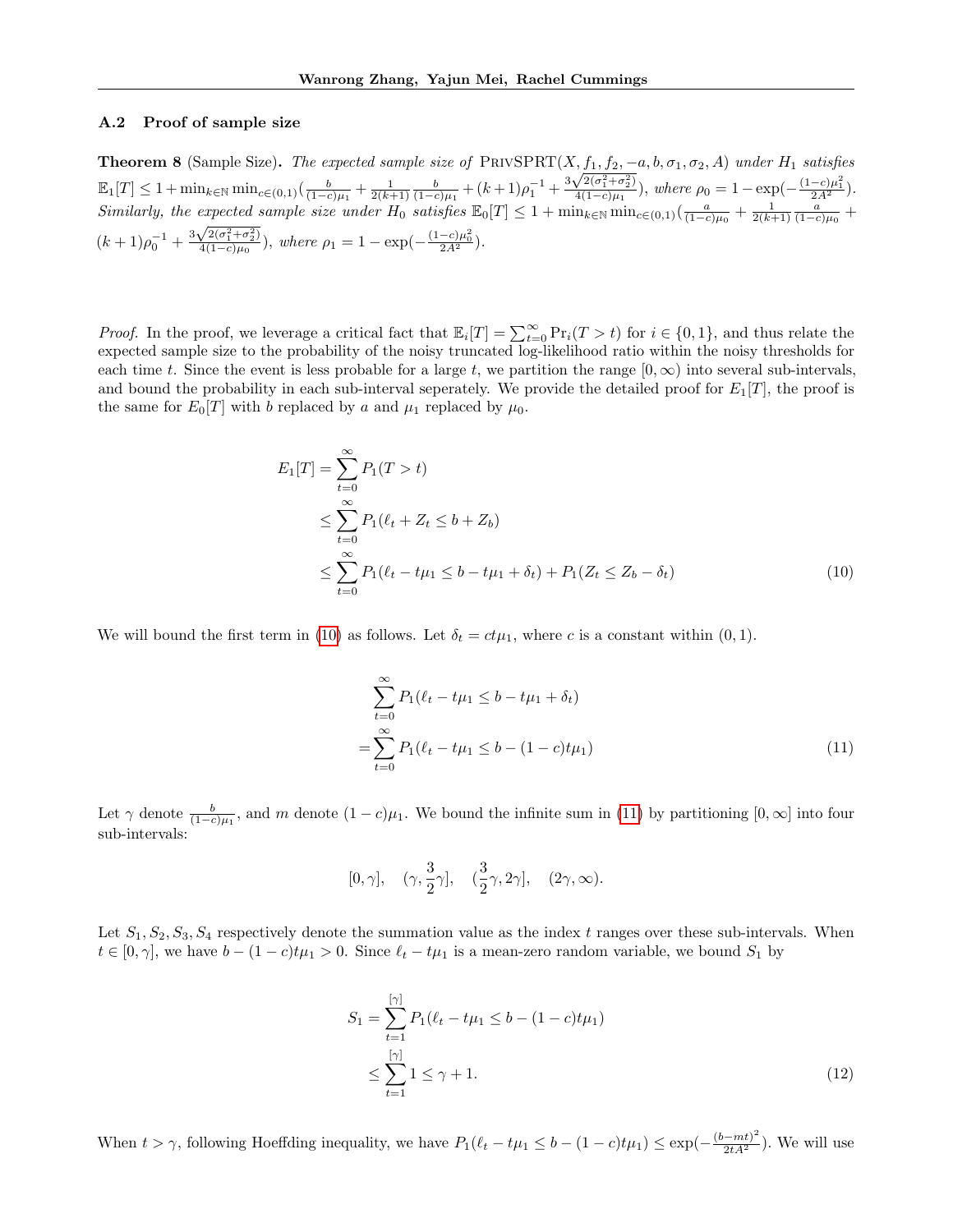the following observation as the main tool. For any i and j with  $i < j$ , we have

$$
\sum_{i}^{j} \exp\left(-\frac{(b - mt)^{2}}{2tA^{2}}\right)
$$
\n
$$
\leq \sum_{i}^{j} \exp\left(-\frac{b^{2}}{2jA^{2}} + \frac{bm}{A^{2}} - \frac{m^{2}t}{2A^{2}}\right)
$$
\n
$$
= \exp\left(-\frac{b^{2}}{2jA^{2}} + \frac{bm}{A^{2}}\right) \sum_{i}^{j} \exp\left(-\frac{m^{2}t}{2A^{2}}\right)
$$
\n
$$
= \exp\left(-\frac{b^{2}}{2jA^{2}} + \frac{bm}{A^{2}}\right) \frac{\exp\left(-\frac{m^{2}t}{2A^{2}}\right) - \exp\left(-\frac{m^{2}(j+1)}{2A^{2}}\right)}{1 - \exp\left(-\frac{m^{2}}{2A^{2}}\right)}
$$
\n
$$
\leq \rho^{-1} \exp\left(-\frac{b^{2}}{2jA^{2}} + \frac{bm}{A^{2}}\right) \exp\left(-\frac{m^{2}t}{2A^{2}}\right), \tag{13}
$$

where  $\rho = 1 - \exp(-\frac{m^2}{2A^2})$ . By applying [\(13\)](#page-13-0) to the case where  $i = \frac{3}{2}\gamma$  and  $j = 2\gamma$ , we obtain a bound on −1

<span id="page-13-2"></span><span id="page-13-0"></span>
$$
S_3 \le \rho^{-1}.\tag{14}
$$

Similarly, by applying [\(13\)](#page-13-0) to the case where  $i = 2\gamma$  and  $j = \infty$ , we obtain a bound on

<span id="page-13-3"></span><span id="page-13-1"></span>
$$
S_4 \le \rho^{-1}.\tag{15}
$$

To bound  $S_2$ , we further partition the sub-interval  $(\gamma, \frac{3}{2}\gamma]$  into k intervals:

$$
(\gamma, \frac{k+2}{k+1}\gamma],
$$
 and  $(\frac{j+2}{j+1}\gamma, \frac{j+1}{j}\gamma],$  for  $j = 2, ..., k$ .

For the first interval  $(\gamma, \frac{k+2}{k+1} \gamma]$ , since  $b - mt < 0$  and  $\ell_t - t\mu_1$  is a mean-zero random variable, we have the simple fact that  $P_1(\ell_t - t\mu_1 \leq b - (1-c)t\mu_1) \leq \frac{1}{2}$ . Then the summation over the first interval is bounded by  $\frac{1}{2(k+1)}\gamma$ . By applying [\(13\)](#page-13-0) to the remaining  $k-1$  intervals with  $i = \frac{j+2}{j+1}\gamma$  and  $j = \frac{j+1}{j}\gamma$ , we obtain

$$
S_2 \le \frac{1}{2(k+1)} \gamma + \sum_{j=2}^k \sum_{\substack{l=j+2 \ l \ne \lfloor \frac{j+2}{j+1} \gamma \rfloor}}^{\lfloor \frac{j+1}{j} \gamma \rfloor} \exp(-\frac{(b-mt)^2}{2tA^2})
$$
  
 
$$
\le \frac{1}{2(k+1)} \gamma + (k-1)\rho^{-1}, \tag{16}
$$

for any k. Combining [\(12\)](#page-12-3), [\(16\)](#page-13-1), [\(14\)](#page-13-2) and [\(15\)](#page-13-3), we can bound the first term in [\(10\)](#page-12-1) by  $1 + \gamma + \min_k {\frac{1}{2(k+1)}\gamma + \frac{1}{2(k+1)}}$  $(k+1)\rho^{-1}$ .

Next we bound the second term in [\(10\)](#page-12-1). We will use the fact that  $Pr(N(0, \sigma^2) > x) \leq \frac{1}{2} \exp(-\frac{x^2}{2\sigma^2})$  for a Gaussian distribution.

$$
\Pr(Z_b - Z_t \ge \delta_t) \le \Pr(N(0, \sigma_1^2 + \sigma_2^2) \ge \delta_t)
$$
  

$$
\le \frac{1}{2} \exp(-\frac{\delta_t^2}{2(\sigma_1^2 + \sigma_2^2)})
$$
 (17)

We now consider the sum of these terms over all  $t$ :

$$
\sum_{t=0}^{\infty} \Pr(Z_b - Z_t \ge \delta_t) \le \frac{1}{2} \sum_{t=0}^{\infty} \exp(-\frac{(ct\mu_1)^2}{2(\sigma_1^2 + \sigma_2^2)})
$$
\n(18)

$$
=\frac{\sqrt{2(\sigma_1^2+\sigma_2^2)}}{2(1-c)\mu_1}\sum_{t=0}^{\infty}\exp(-t^2)
$$
\n(19)

$$
\leq \frac{3\sqrt{2(\sigma_1^2 + \sigma_2^2)}}{4(1 - c)\mu_1}.\tag{20}
$$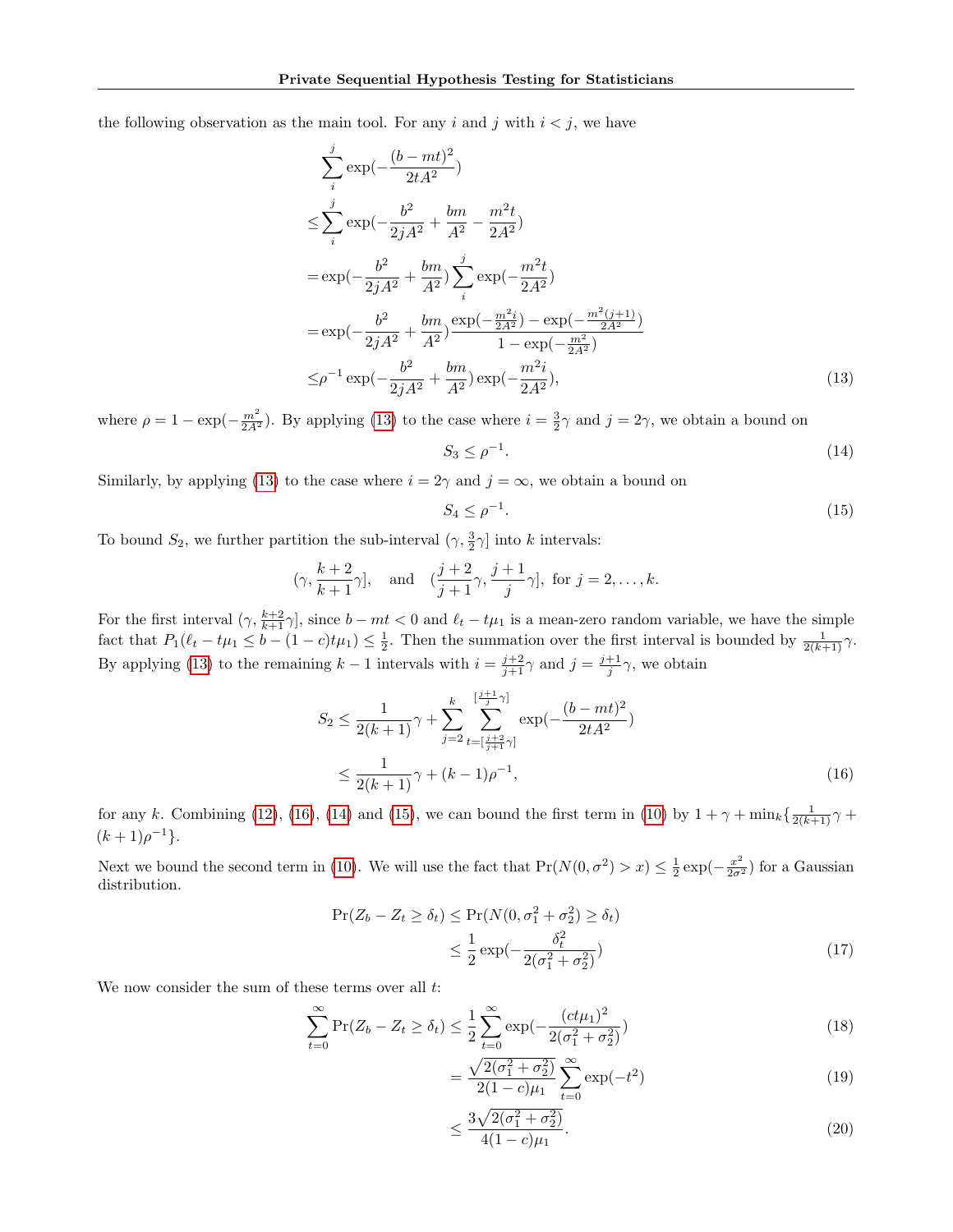We combine these to derive the final bound as desired:  $E_1[T] \leq 1 + \frac{b}{(1-c)\mu_1} + \min_k \min_c \left\{ \frac{1}{2(k+1)} \frac{b}{(1-c)\mu_1} + (k+1) \frac{b}{(1-c)\mu_2} + (k+1) \frac{b}{(1-c)\mu_1} + (k+1) \frac{b}{(1-c)\mu_1} + (k+1) \frac{b}{(1-c)\mu_1} + (k+1) \frac{b}{(1-c)\mu_1} + (k+1) \frac{b}{($  $(1)\rho^{-1} + \frac{3\sqrt{2(\sigma_1^2 + \sigma_2^2)}}{4(1-\epsilon)\mu_1}$  $\frac{\sqrt{2}(b_1+b_2)}{4(1-c)\mu_1}$ . The bound on  $E_0[T]$  follows by symmetry, with b replaced by a, and  $\mu_1$  replaced by  $\mu_0$ .

#### <span id="page-14-0"></span>A.3 Proof of error rate

**Theorem 9** (Error Rate). Let  $d \in \{0,1\}$  be the decision output by PRIVSPRT $(X, f_1, f_2, -a, b, \sigma_1, \sigma_2, A)$ . Then the Type I error is bounded by:

$$
Pr_0[d=1] \le \min_{k \in \mathbb{N}} \min_{c \in (0,1)} \{Q_1 + Q_2 + Q_3\},\tag{5}
$$

 $\Box$ 

where  $Q_1 = 2\rho_0^{-1} \exp(-\frac{2b(1-c)\mu_0}{A^2})(1+k \exp(\frac{1}{8k}), Q_2 = k \exp(\frac{1}{4k+3}))$  and  $Q_3 =$  $\sqrt{2(\sigma_{1}^{2}+\sigma_{2}^{2})}$  $\frac{4(1-c)\mu_0}{4(1-c)\mu_0}$ , and  $\rho_0 = 1 \exp(-\frac{(1-c)\mu_0^2}{2A^2})$ . The Type II error is bounded by:

$$
Pr_1[d=0] \le \min_{k \in \mathbb{N}} \min_{c \in (0,1)} \{ W_1 + W_2 + W_3 \},\tag{6}
$$

where  $W_1 = 2\rho_1^{-1} \exp(-\frac{2a(1-c)\mu_1}{A^2})(1+k \exp(\frac{1}{8k}), W_2 = k \exp(\frac{1}{4k+3})),$  and  $W_3 =$  $\sqrt{2(\sigma_{1}^{2}+\sigma_{2}^{2})}$  $\frac{\sqrt{2(0+1)}(0+1)}{4(1-c)\mu_1}$ , and  $\rho_1 = 1 \exp(-\frac{(1-c)\mu_1^2}{2A^2}).$ 

Proof. The proof of error rates is based on a brute force estimation of the error probabilities: We can write the Type I error  $Pr_0[d = 1]$  as a sum of probabilities of the noisy log-likelihood ratio being above the noisy threshold at time t for all  $t > 0$ :  $\sum_{t=1}^{\infty} \Pr_0[\ell_t(A) + Z_t > b + Z_b \land T = t]$ . We then partition the range  $[1, \infty)$  into several sub-intervals and analyze them separately. We provide the detailed proof for  $P_0(d = 1)$ . The proof is the same for  $P_0(d = 1)$  with b replaced by a, and  $\mu_0$  replaced by  $\mu_1$ . To start, we have the following brute force estimation:

$$
P_0(d = 1) = P_0(\ell(T) + Z_T > b + Z_b)
$$
  
= 
$$
\sum_{t=1}^{\infty} P_0(T = t, \ell(t) + Z_t > b + Z_b)
$$
  

$$
\leq \sum_{t=1}^{\infty} P_0(\ell(t) + Z_t > b + Z_b)
$$
  

$$
\leq \sum_{t=1}^{\infty} P_0(\ell(t) + t\mu_0 > b + t\mu_0 - \delta_t) + \Pr(Z_t - Z_b > \delta_t).
$$
 (21)

We choose  $\delta_t = ct\mu_0$ , where c is a constant within  $(0,1)$ . To simply the notation, we let  $\gamma$  denote  $\frac{b}{(1-c)\mu_0}$ , and m denote  $(1 - c)\mu_0$ . We bound the first term in [\(21\)](#page-14-1) using similar technique as in the proof of Theorem [8.](#page-6-0) We partition  $[1, \infty)$  into four sub-intervals:

<span id="page-14-1"></span>
$$
0, \frac{1}{2}\gamma], \quad (\frac{1}{2}\gamma, \gamma], \quad (\gamma, 2\gamma], \quad (2\gamma, \infty).
$$

We will use the following observation as the main tool. For any i and j with  $i < j$ , we have

 $\sqrt{2}$ 

<span id="page-14-2"></span>
$$
\sum_{i}^{j} \exp\left(-\frac{(b+mt)^2}{2tA^2}\right)
$$
\n
$$
\leq \sum_{i}^{j} \exp\left(-\frac{b^2}{2jA^2} - \frac{bm}{A^2} - \frac{m^2t}{2A^2}\right)
$$
\n
$$
= \exp\left(-\frac{b^2}{2jA^2} - \frac{bm}{A^2}\right) \sum_{i}^{j} \exp\left(-\frac{m^2t}{2A^2}\right)
$$
\n
$$
\leq \rho^{-1} \exp\left(-\frac{b^2}{2jA^2} - \frac{bm}{A^2}\right) \exp\left(-\frac{m^2i}{2A^2}\right),
$$
\n(22)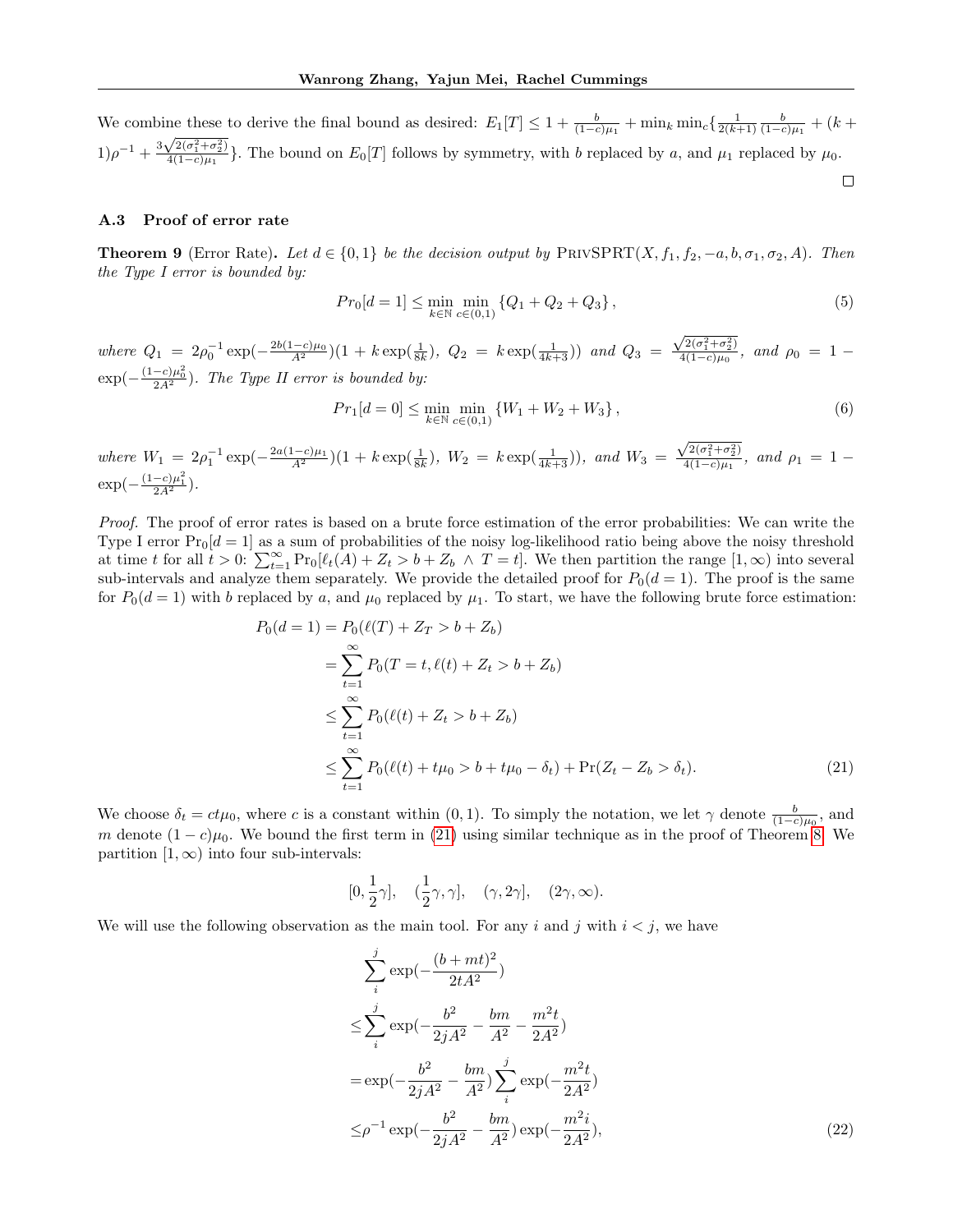where  $\rho = 1 - \exp(-\frac{m^2}{2A^2})$ . By applying [\(22\)](#page-14-2) to the case that  $i = 1$  and  $j = \frac{1}{2}\gamma$ , we obtain

$$
S_1 \le \rho^{-1} \exp(-\frac{2bm}{A^2}) \exp(-\frac{m^2}{2A^2})
$$
  
 
$$
\le \rho^{-1} \exp(-\frac{2bm}{A^2}), \tag{23}
$$

where [\(23\)](#page-15-2) follows from the fact that  $\exp(-\frac{m^2}{2A^2})$  < 1. Similarly, we have

<span id="page-15-5"></span><span id="page-15-2"></span>
$$
S_4 \le \rho^{-1} \exp(-\frac{2bm}{A^2}).\tag{24}
$$

We further partition  $(\frac{1}{2}\gamma, \gamma]$  into k sub-intervals  $\left(\frac{k+j-1}{2k}\gamma, \frac{k+j}{2k}\gamma\right]$  for  $j = 1, 2, \ldots, k$ . We have

$$
S_2 \le \sum_{j=1}^k \rho^{-1} \exp\left(-\frac{bm}{A^2} \frac{k}{k+j} - \frac{bm}{A^2} - \frac{bm}{2A^2} \frac{k+j-1}{2k}\right)
$$
  
= 
$$
\sum_{j=1}^k \rho^{-1} \exp\left(-\frac{bm}{2A^2} (2 + \left(\frac{2k}{k+j} + \frac{k+j-1}{2k}\right))\right)
$$
  

$$
\le \sum_{j=1}^k \rho^{-1} \exp\left(-\frac{bm}{2A^2} (2 + 2 - \frac{1}{2k})\right)
$$
 (25)

$$
=k\rho^{-1}\exp(-\frac{2bm}{A^2}\frac{8k-1}{8k}).
$$
\n(26)

Similarly, we have

<span id="page-15-4"></span>
$$
S_3 \le k\rho^{-1} \exp\left(-\frac{2bm}{A^2}\frac{4k+3}{4k+3}\right). \tag{27}
$$

Next we bound the error from the added Gaussian noise.

$$
\sum_{t=1}^{\infty} \Pr(Z_t - Z_b \ge \delta_t) \le \frac{1}{2} \sum_{t=0}^{\infty} \exp(-\frac{(ct\mu_0)^2}{2(\sigma_1^2 + \sigma_2^2)})
$$
\n(28)

<span id="page-15-3"></span>
$$
=\frac{\sqrt{2(\sigma_1^2+\sigma_2^2)}}{2(1-c)\mu_0}\sum_{t=1}^{\infty}\exp(-t^2)
$$
\n(29)

<span id="page-15-6"></span>
$$
\leq \frac{\sqrt{2(\sigma_1^2 + \sigma_2^2)}}{4(1 - c)\mu_0} \tag{30}
$$

Combining [\(23\)](#page-15-2), [\(26\)](#page-15-3), [\(27\)](#page-15-4), [\(24\)](#page-15-5) and [\(30\)](#page-15-6), we obtain

$$
P_0(d=1) \le \min_k \min_c \{ 2\rho^{-1} \exp(-\frac{2b(1-c)\mu_0}{A^2})(1+k\exp(\frac{1}{8k})+k\exp(\frac{1}{4k+3})) + \frac{\sqrt{2(\sigma_1^2+\sigma_2^2)}}{4(1-c)\mu_0} \}
$$

# <span id="page-15-1"></span>B Additional Experiments

#### <span id="page-15-0"></span>B.1 Testing on Gaussian Data

In this section, our experiments focus on testing means of Gaussian data, where  $x_1, x_2, \ldots \sim N(\mu, 1)$  are sampled i.i.d. from a Gaussian distribution with mean  $\mu$ . We again consider two different scenarios: large distance between the null and alternative hypotheses on  $\mu$  corresponding to  $H_0$ :  $\mu = 0$  against  $H_1$ :  $\mu = 2$ , and a small distance between the null and alternative hypotheses on  $\mu$  corresponding to  $H_0$ :  $\mu = 0$  against  $H_1$ :  $\mu = 1$ . We will denote the expected sample size as  $\mathbb{E}[T]$  since  $\mathbb{E}_0[T]$  and  $\mathbb{E}_1[T]$  are identical for Gaussian data, and similarly, we denote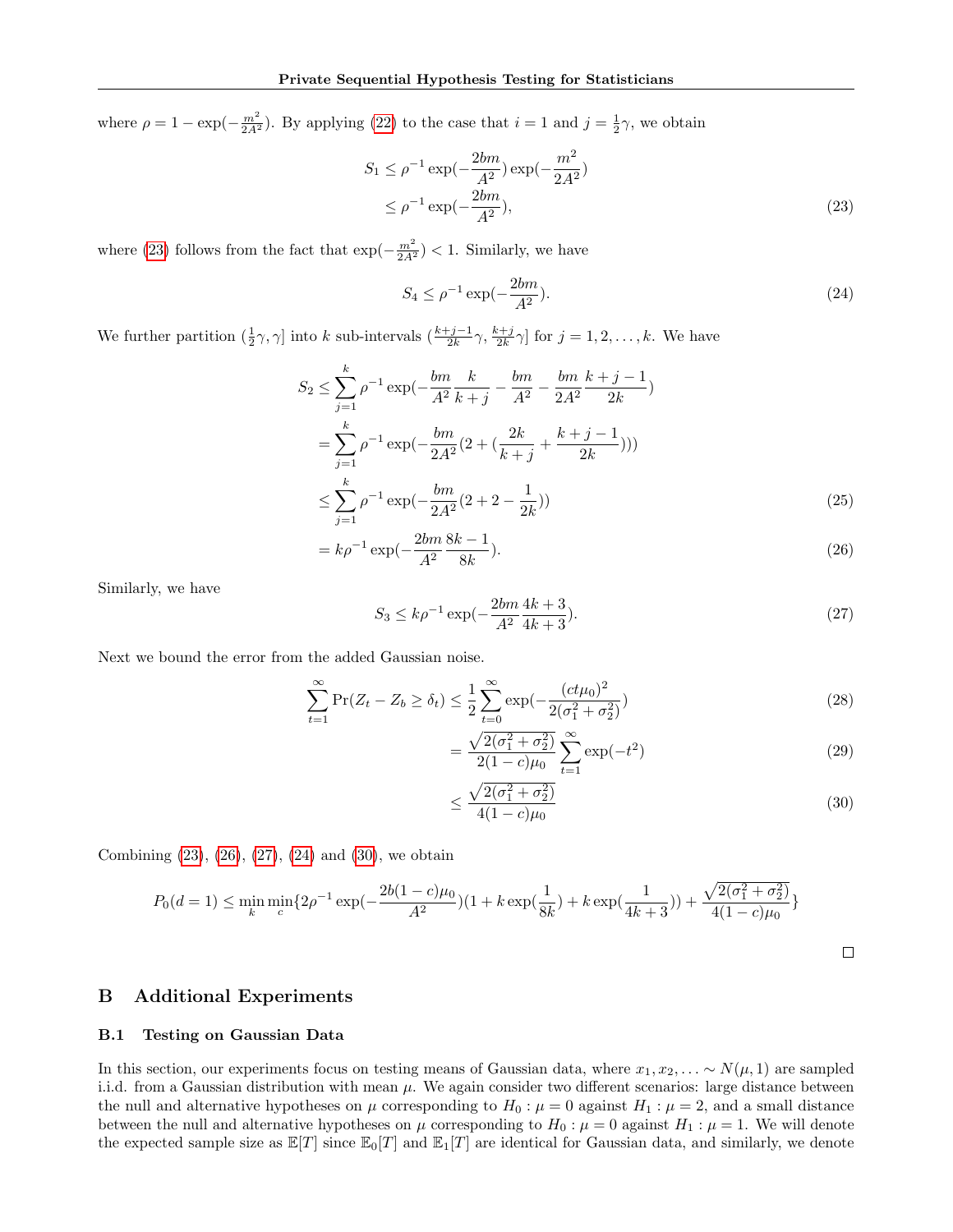the Type I error and Type II error as errors. We use two  $(2, \epsilon'/2)$ -RDP Gaussian mechanisms as our private the Type I error and Type II error as errors. We use two  $(2, \epsilon/2)$ -KDP Gaussian mechanisms as our private mechanisms in PRIVSPRT, corresponding to  $\sigma_1 = 2\sqrt{2}A/\epsilon'$  and  $\sigma_2 = 4A/\epsilon'$ . We note that this setting offers an  $(\epsilon' + 2\log(1/\delta), \delta)$ -differential privacy guarantee, where the additional term  $2\log(1/\delta)$  is small.

In Figure [2,](#page-16-1) we plot the expected sample size  $\mathbb{E}[T]$  against the log scale of 1/error, and we vary the privacy parameter  $\epsilon' = 0.5, 1, 2$ . This experiment is conducted under the setting where we fix the truncation threshold  $A = 0.5$  and vary the decision threshold a, b. For each simulation, we repeat the process  $10^5$  times and report average performance. As in the case with Bernoulli data, we see that we experience a larger expected sample size for a given Type I and Type II error constraint as  $\epsilon$  decreases. Additionally, we need fewer samples to distinguish  $\mu$  for a large distance regime (Left vs. Right, note the different scales on the y-axes).

<span id="page-16-1"></span>

Figure 2: Three-way trade-off between privacy, expected sample size, and error rate. For large distance (left), we are testing  $H_0: \mu = 0$  against  $H_1: \mu = 2$ ; for small distance (right), we are testing  $H_0: \mu = 0$  against  $H_1: \mu = 1$ .

We again conduct experiments to further validate our theoretical results empirically in the Gaussian setting. In Table [2](#page-17-0) (left), we vary the truncation parameter  $A = 0.5, 1, 2, 5$  and the privacy parameter  $\epsilon' = 0.5, 1, 2, \infty$ . For each fixed  $\vec{A}$  and  $\epsilon'$ , we choose thresholds  $a, b$  through Monte Carlo simulation with importance sampling to control Type I and Type II errors at the 0.05 level. Similar to the results for testing the Bernoulli parameter, the thresholds are almost linear with respect to A. The expected sample sizes  $\mathbb{E}_0[T]$  and  $\mathbb{E}_1[T]$  are almost the same for all  $A = 0.5, 1, 2$ , and  $\mathbb{E}_{0}[T]$  and  $\mathbb{E}_{1}[T]$  increase for a larger  $A = 5$ , because the noise added for privacy dominates the information provided by the log-likelihood ratios. This suggests that a relatively small A is preferred, and as long as A is not too large, it has little impact on the performance. Moreover, we observe that  $a/\mathbb{E}_0[T]$  (resp.  $b/\mathbb{E}_1[T]$ ) decreases as  $\epsilon'$  increases for weaker privacy, as the additional cost term in Theorem [8](#page-6-0) decreases for less noise.

#### <span id="page-16-0"></span>B.2 Using the standard AboveThresh.

To compare against the performance of our PrivSPRT, we also conduct experiments for testing means of Gaussian data using the original ABOVETHRESH algorithm with Laplace noise that satisfies  $\epsilon/2$ -differential privacy. We now vary the truncation parameter  $A = 0.5, 1, 2, 5$ , and choose the thresholds such that the Type I and Type II error are below 0.05. The results are presented in Table [2](#page-17-0) (right). Table [2](#page-17-0) shows that using the original AboveThresh algorithm with Laplace noise results in much larger expected sample sizes, given that the Type I and Type II errors are fixed at the 0.05 level. We note that although the overall privacy cost for PrivSPRT is slightly larger, PrivSPRT provides a better trade-off between privacy and accuracy.

We also empirically study the overshoot property when adding Laplace noise. We again consider testing  $H_0$ :  $\theta = 0.7$